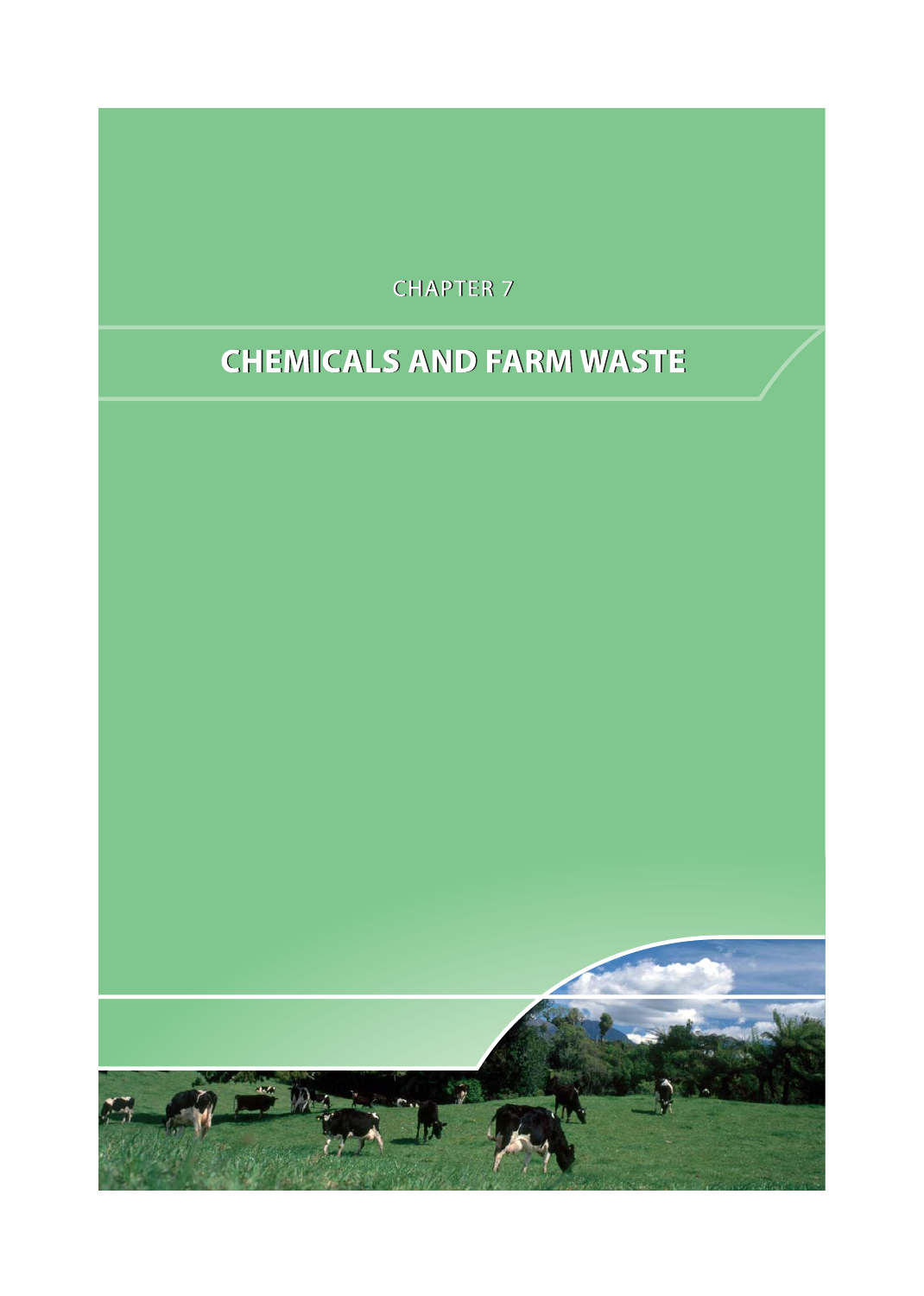# **TABLE OF CONTENTS**

| 7.0     | <b>Chemicals and farm waste</b>                            | 7.2.3.3 | Landfill                               |  |
|---------|------------------------------------------------------------|---------|----------------------------------------|--|
|         |                                                            | 7.2.3.4 | On-farm burying                        |  |
| 7.1     | <b>Agrichemical use</b>                                    | 7.2.3.5 | On-farm burning                        |  |
| 7.1.1   | Environmental protection                                   | 7.2.4   | Carcass and offal disposal             |  |
| 7.1.1.1 | Groundwater                                                | 7.2.4.1 | Pick up by licensed dead stock carrier |  |
| 7.1.1.2 | Surface waterways                                          | 7.2.4.2 | Composting                             |  |
| 7.1.1.3 | Surplus spray and wash water                               | 7.2.4.3 | Burying                                |  |
| 7.1.1.4 | Agrichemical spillages                                     | 7.2.4.4 | Offal pits                             |  |
| 7.1.1.5 | Soil contamination                                         | 7.2.4.5 | <b>Burning</b>                         |  |
| 7.1.2   | Personal hygiene and protection                            | 7.2.5   | Milk disposal                          |  |
| 7.1.3   | Spray application precautions                              | 7.2.5.1 | Feeding milk to livestock              |  |
| 7.1.3.1 | Exposure to spray drift                                    | 7.2.5.2 | Land application                       |  |
| 7.1.4   | Agrichemical storage                                       | 7.2.5.3 | Discharge to effluent ponds            |  |
| 7.1.4.1 | Storage of detergents, bloat and teat care                 | 7.2.6   | Sewage                                 |  |
|         | products                                                   | 7.2.7   | Top tips for waste disposal            |  |
| 7.1.5   | Transport of agrichemicals                                 |         |                                        |  |
| 7.1.6   | Agrichemical residues in products                          | 7.3     | <b>Further reading</b>                 |  |
| 7.1.7   | Chemicals for animal pest control                          |         |                                        |  |
| 7.1.7.1 | 1080                                                       |         |                                        |  |
| 7.1.7.2 | Cyanide, phosphorus and brodifacoum                        |         |                                        |  |
| 7.1.7.3 | Licensing and safety                                       |         |                                        |  |
| 7.1.7.4 | Using bait stations                                        |         |                                        |  |
| 7.1.8   | Chemicals for plant pest control                           |         |                                        |  |
| 7.1.8.1 | Aquatic weeds                                              |         |                                        |  |
| 7.1.9   | Petroleum products                                         |         |                                        |  |
| 7.1.10  | Top tips for chemical use                                  |         |                                        |  |
| 7.2     | <b>Waste disposal</b>                                      |         |                                        |  |
| 7.2.1   | Plastic silage wrap                                        |         |                                        |  |
| 7.2.2   | Chemical containers, hazardous<br>substances and waste oil |         |                                        |  |
| 7.2.2.1 | Disposal of chemical containers                            |         |                                        |  |
| 7.2.2.2 | Disposal of unwanted chemicals                             |         |                                        |  |
| 7.2.2.3 | <b>PCBs</b>                                                |         |                                        |  |
| 7.2.2.4 | Tanalised timber                                           |         |                                        |  |
| 7.2.2.5 | Disposal of waste oil                                      |         |                                        |  |
| 7.2.2.6 | Other hazardous waste                                      |         |                                        |  |
| 7.2.3   | Farm and household waste                                   |         |                                        |  |
| 7.2.3.1 | Waste reduction                                            |         |                                        |  |
| 7.2.3.2 | Recycle and reuse                                          |         |                                        |  |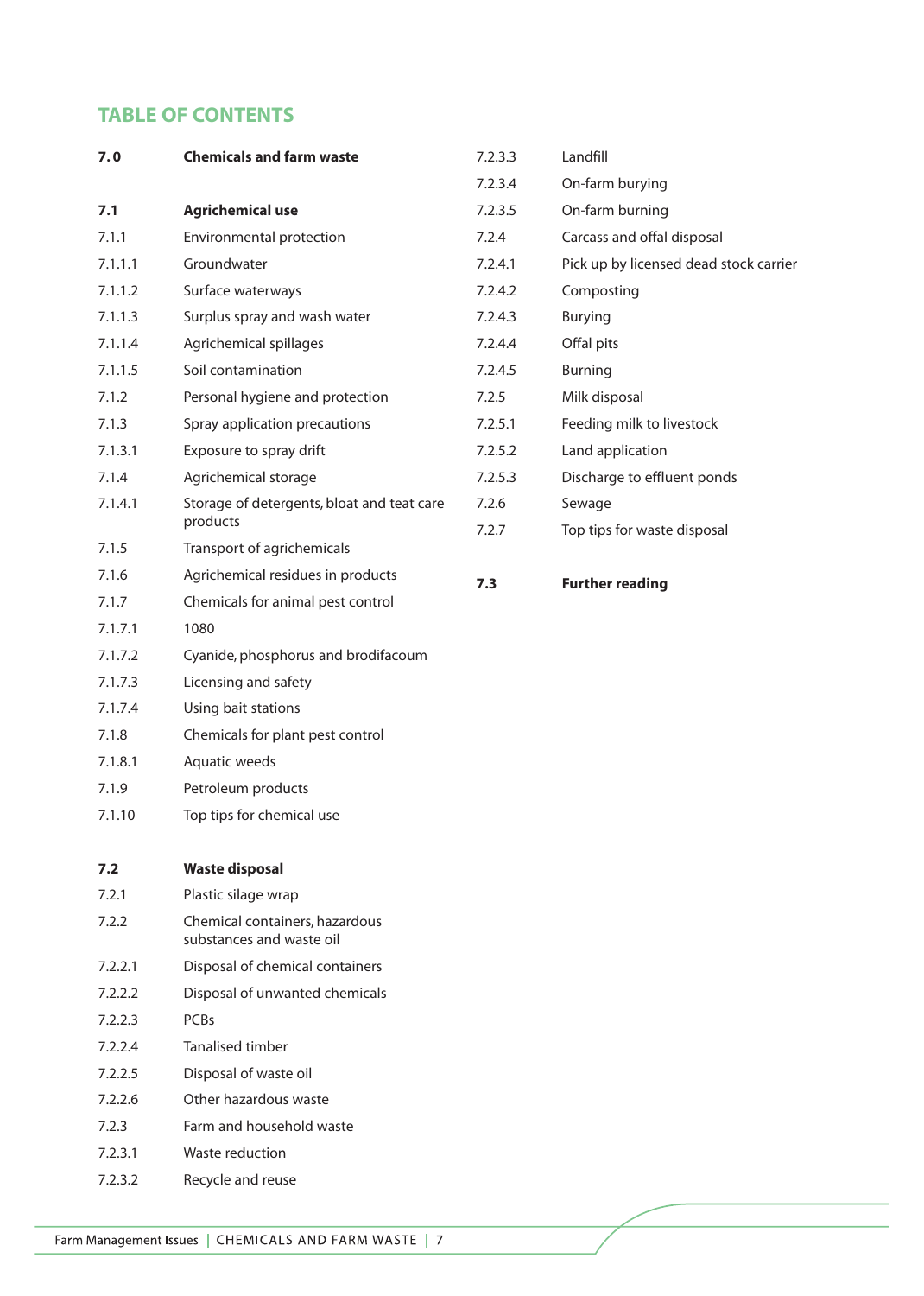# **7. 0 CHEMICALS AND FARM WASTE**

Farming operations may generate waste and entail the use of toxic substances such as pesticides and farm dairy detergents. These materials must be managed carefully to avoid environmental and health effects.

Wherever possible, the use of toxic substances and the generation of waste should be avoided or minimised. Opportunities to return or recycle materials should also be taken up where these exist.

Particular attention must be paid to the safe storage of hazardous substances and if they are surplus to requirement, to their proper disposal.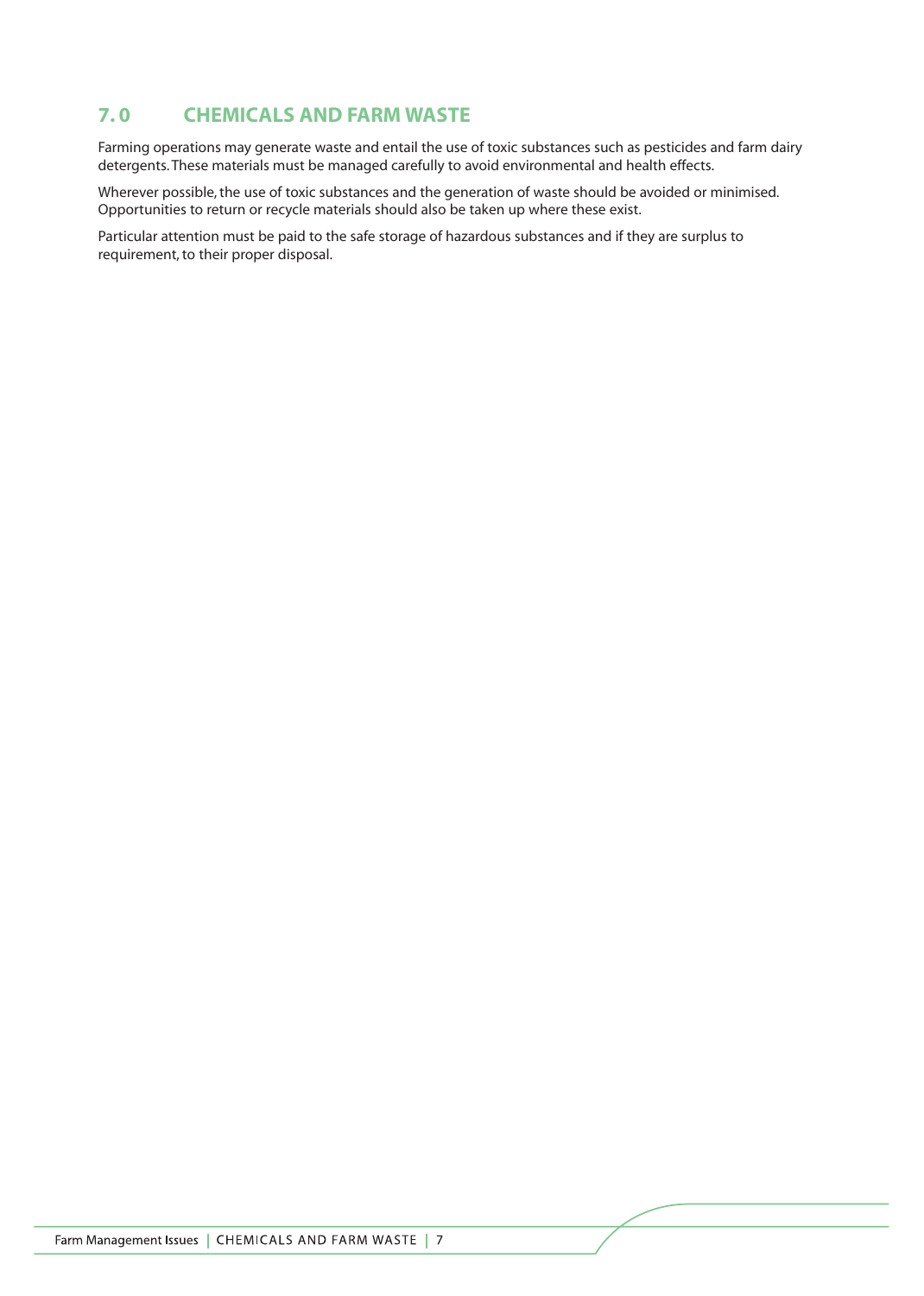# **7.1 AGRICHEMICAL USE**

To be effective, agrichemical pesticides must be toxic to the pest that they are designed to control. However, this toxicity may also pose a risk to people and the wider environment.

As a result, sensible caution must be exercised when using, storing and disposing of pesticides and all other agrichemicals.

Under the Health and Safety in Employment Act, employers must ensure that employees are trained in the safe use of substances they are handling and have the correct protective equipment and appropriate facilities. It is strongly recommended that all agrichemical users attend a GROWSAFE® training course. For further information, phone the NZ Agrichemical Education Trust (04) 472 9997 or check their website www.growsafe.co.nz .

Agrichemical use should be avoided or minimised where possible. Agrichemicals should be used only in response to a specific identified need and only after consideration of alternative methods available.

The agrichemical should be selected that poses least risk to humans, livestock and the environment, yet deals effectively with the identified need. Consider:

- specificity of target species
- manner of application (granules/dust/spray) and volatility
- persistence in the environment
- withholding period and market requirements
- how much agrichemical you need for the job
- whether an approved handler is required
- how you can safely store the agrichemical
- how you are going to dispose of any waste agrichemical.

The use of agrichemicals must be controlled to meet food safety, hazardous substances, quality assurance or Regional Council requirements.

Agrichemical use is a concern amongst overseas markets. Food Safety Authority regulations backed by the dairy industry require that no agrichemicals (apart from animal remedies) be stored or mixed in the farm dairy. Milk containing unacceptable levels of any pesticide cannot be sold or supplied to the public or a dairy company or fed to stock.

Regional Councils may have rules about pesticide application, mixing or storage. These rules are designed to protect air, surface water and groundwater.

Under the Hazardous Substances and New Organisms Act (1996), or HSNO, hazardous substances including agrichemicals are assigned controls that apply regardless of any regional rules. Chemicals have been progressively transferred into the HSNO system and classified. Three types of controls now apply:

- the requirement for an approved handler for some chemicals or uses. Not all farm employees will need to be approved handlers, if they are working under the guidance of an approved handler. Contractors need to be approved handlers. A person can become an approved handler either by completing a training course or by demonstrating prior experience
- the requirement for tracking of the more hazardous pesticides. Tracking keeps a record of a substance from the point of import or manufacture in New Zealand, through to sale, use and/or disposal. Records must be kept of who is the approved handler, the name of the pesticide used and amount held, when and where it is used and disposal records
- the requirement to keep records of use for some pesticides (i.e. a spray diary). This is largely to manage spray drift hazards. There are two separate lists of chemicals requiring spray diaries – chemicals that must be recorded due to risk of public exposure, and those that must be recorded due to risk of environmental exposure.

Whether chemicals are subject to these restrictions depends on how hazardous they are. Approved handlers are required for many agrichemicals, especially where they are being applied near water or being widely dispersed by aerial or ground spraying methods. Examples of common farm chemicals that must now be applied by an approved handler include 2,4-D, MCPA, Escort, Tropotox and Tordon Gold where these are applied aerially or by mechanised ground spraying. Products sold in small household packs are exempt. The pesticides commonly used on dairy farms do not currently require tracking. However, other substances are being assessed for their hazard level including bloat products, drenches and footbaths. Updated information will be available on the ERMA website.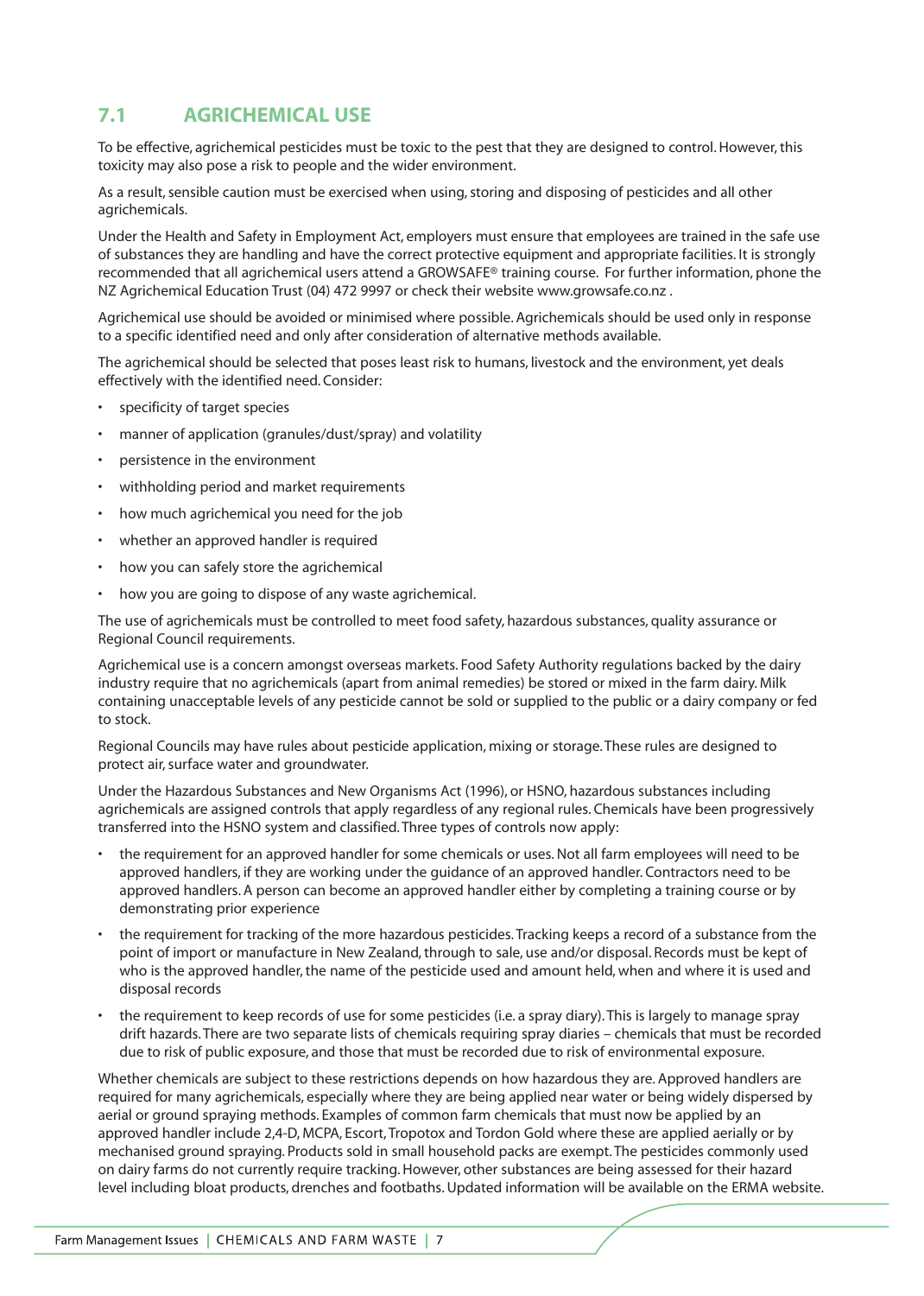A full list of pesticides requiring an approved handler, tracking controls or a spray diary can be found at the ERMA website listed below. The website lists all substances that have been transferred to the HSNO system. Only chemicals that are approved substances under this system can be sold or used on farms.

For further information:

- refer to the herbicide label or Materials Safety Data Sheet
- contact the manufacturer or supplier
- contact the Environmental Risk Management Authority (ERMA) on 0800 376 234 or go the website www.ermanz.govt.nz

#### **7.1.1 Environmental protection**

Environmental concerns with pesticides relate to contamination of groundwater, surface water or soil.

#### **7.1.1.1 Groundwater**

Contamination of groundwater is a serious consideration because it is difficult to reverse. Therefore prevention is critical. The following practices can reduce the possibility of contamination:

- select products carefully. Avoid highly soluble products that are not absorbed by the soil and are relatively stable, as they have a high risk of contaminating groundwater
- avoid over-applying chemicals or saturating the soil, especially on free-draining soils above shallow, unconfined aquifers or near wells or bore heads
- do not store, mix or clean out agrichemicals near bores and contain all spills
- prevent back-siphoning when filling or cleaning spray equipment
- dispose of waste agrichemicals and containers correctly (refer to 7.2.2 Chemical containers, hazardous substances and waste oil).

#### **7.1.1.2 Surface waterways**

Runoff of agrichemicals can pose risks to aquatic life, human and stock health where the water is used for drinking and irrigated crops. Again prevention is critical and the practices listed above for groundwater protection also apply to surface water contamination.

In addition, leave a buffer zone with no spray next to the waterway. Riparian vegetation, or hedges and shelterbelts between the sprayed area and surface water also reduce the risk of contamination.

When spraying within the riparian zone, spot spray target species. Always mix or fill spray containers outside the immediate area and remove empty containers from the field at the end of each day to avoid them getting into waterways.

Special care is needed when herbicides are used to control aquatic weeds (refer to 7.1.8.1 Aquatic weeds).

#### **7.1.1.3 Surplus spray and wash water**

Surplus spray can be minimised by mixing only what you need for the job at hand.

After the chemical has been used, equipment should be rinsed and cleaned before storage. Try to produce as little wash water as possible. Use an efficient flush washing system rather than filling the spray tank with water and pumping it through the equipment, generating a large volume of wash water.

Spray tank washings can be stored in a sump or tank and used later to make a further batch of the same pesticide. Otherwise, dispose of washings as follows.

- never dispose of wash water to a drain or surface waterway
- wash water can be applied to the treated crop but this may reduce the efficiency of the last application of the pesticide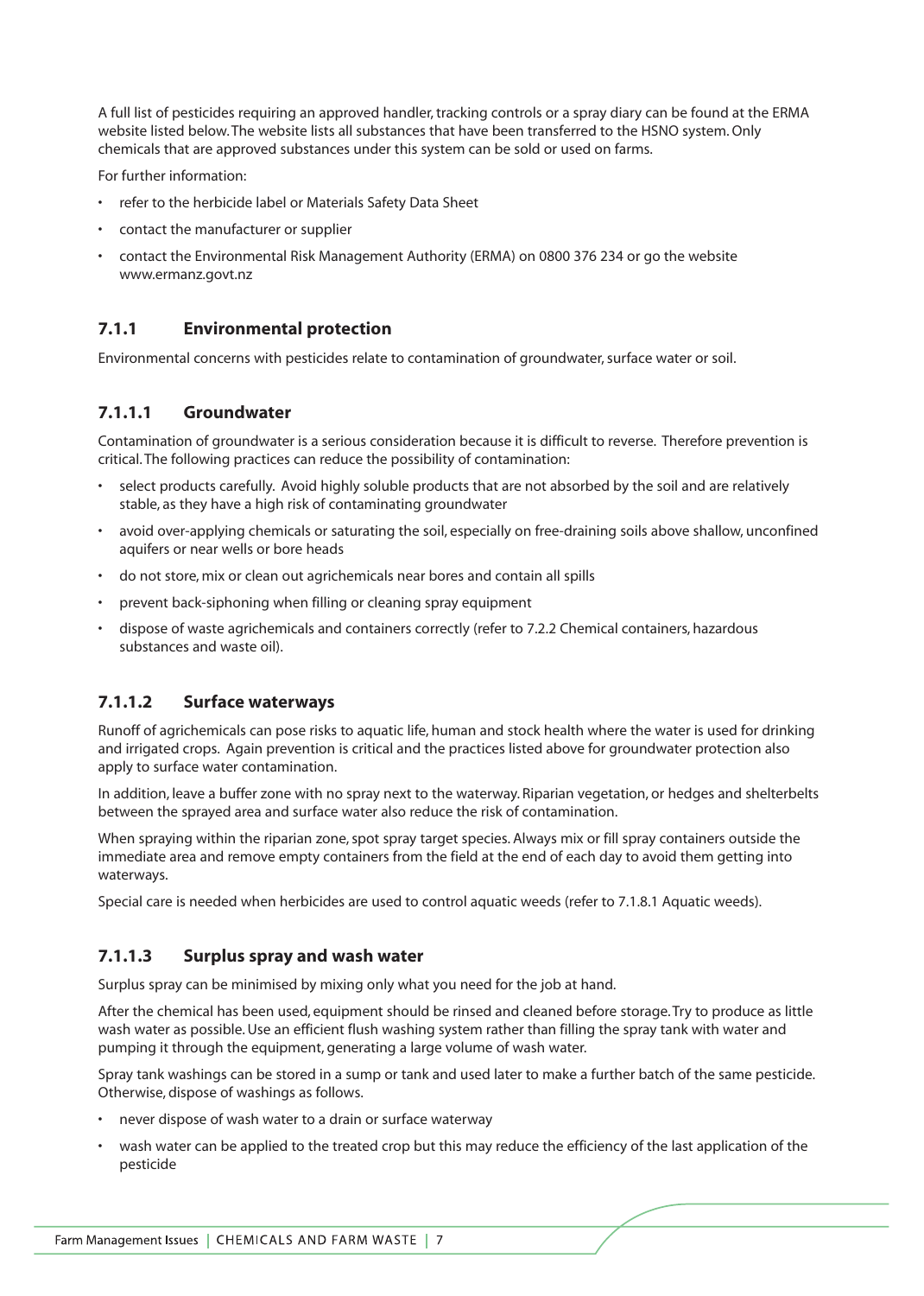• wash water can be applied to an untreated site, spraying it over waste areas at a low application rate. The land must be able to absorb the liquid without runoff or ponding, or risk to wildlife, natural vegetation or waterways.

# **7.1.1.4 Agrichemical spillages**

Extreme care is required to avoid spills when opening agrichemical containers containing concentrates, decanting or adding concentrates into measuring equipment or spray tanks, and mixing. Decant liquid concentrates carefully and cut paper containers cleanly. Ensure that mixing sites are at least 20 m away from any drain, well, bore or waterway.

If a minor spill occurs, contain and clean it up immediately and safely. Prevent any spillage from entering drainage systems, waterways or ponds. Use absorbent materials such as sawdust or dry soil to soak up and stop liquid spills spreading. Do not allow spills to simply soak away. Sweep the contaminated material into leak-proof sealable bags or containers and contact your local Regional Council for advice on disposal. Spilled solids, such as granules, dusts or powders, should also be shovelled into a leak-proof container. They may need to be moistened first to prevent dusting.

Do not hose down the spill with water as this may contaminate nearby drains and watercourses.

For a major spill try to contain it as best you can, but do not put yourself in danger. Call the Fire Service 111 and advise them of the location, nature of the incident, and type and quantity of agrichemicals involved. Call the local Regional Council (many have a Pollution Hotline) if agrichemicals have entered a waterway, or land where they could enter water. Inform those who may be affected.

Make sure the appropriate clean-up equipment is always at hand, such as absorbent material (e.g. sawdust, zeolite, oil absorbent granules or kitty litter), shovels and buckets. Remember to wear appropriate safety gear when cleaning up an agrichemical spill.

For spillages of farm detergents or sanitisers, ensure the spill is fully diluted (i.e. at least 500:1) if it is going into the effluent system. Contact the Regional Council to check on local rules.

# **7.1.1.5 Soil contamination**

Residues from some chemicals remain in the soil for a long time. Therefore, when selecting a herbicide or pesticide to use, it is important to choose one that breaks down as quickly as possible and is least persistent in soil. By preference, use a chemical that does not require an approved handler or tracking, as these are comparatively less harmful chemicals (refer to the Environmental Risk Management Authority website www.ermanz.govt.nz for these lists).

The best known residue in New Zealand is the now-banned organophosphate DDT and its breakdown product DDE. DDT was widely used to treat grass grub from the 1950s to the 1970s. DDT residues can be ingested by grazing animals through soil and plant material and the residues then accumulate in animal fat, including milk.

Milk is now regularly tested for DDT/DDE residue and the level of DDT/DDE in soils restricts land from being used for dairying in some areas. Soil levels of DDT/DDE need to be checked before deciding to buy a property for dairy conversion.

Milk levels of DDE generally peak in the first 6 weeks of lactation as body fat is used up and the residues accumulated by the cow while dry are released into the milk. The levels are largely determined by:

- 1. The cow's condition at calving.
- 2. The soil DDT residue levels of winter and heifer grazing areas.

To minimise problems on an existing farm:

- test the level of DDT/DDE in your soils
- winter graze cows on soils with the lowest DDT levels (i.e. less than 0.2 ppm)
- priority graze early calving cows, cows to be induced and young, low-condition cows on the lowest DDT winter grazing. Lower priority can be given to older and later calving cows
- calve cows in good condition (condition score of 5) by drying off at a condition score of 4.5 or better, and feeding well during autumn and winter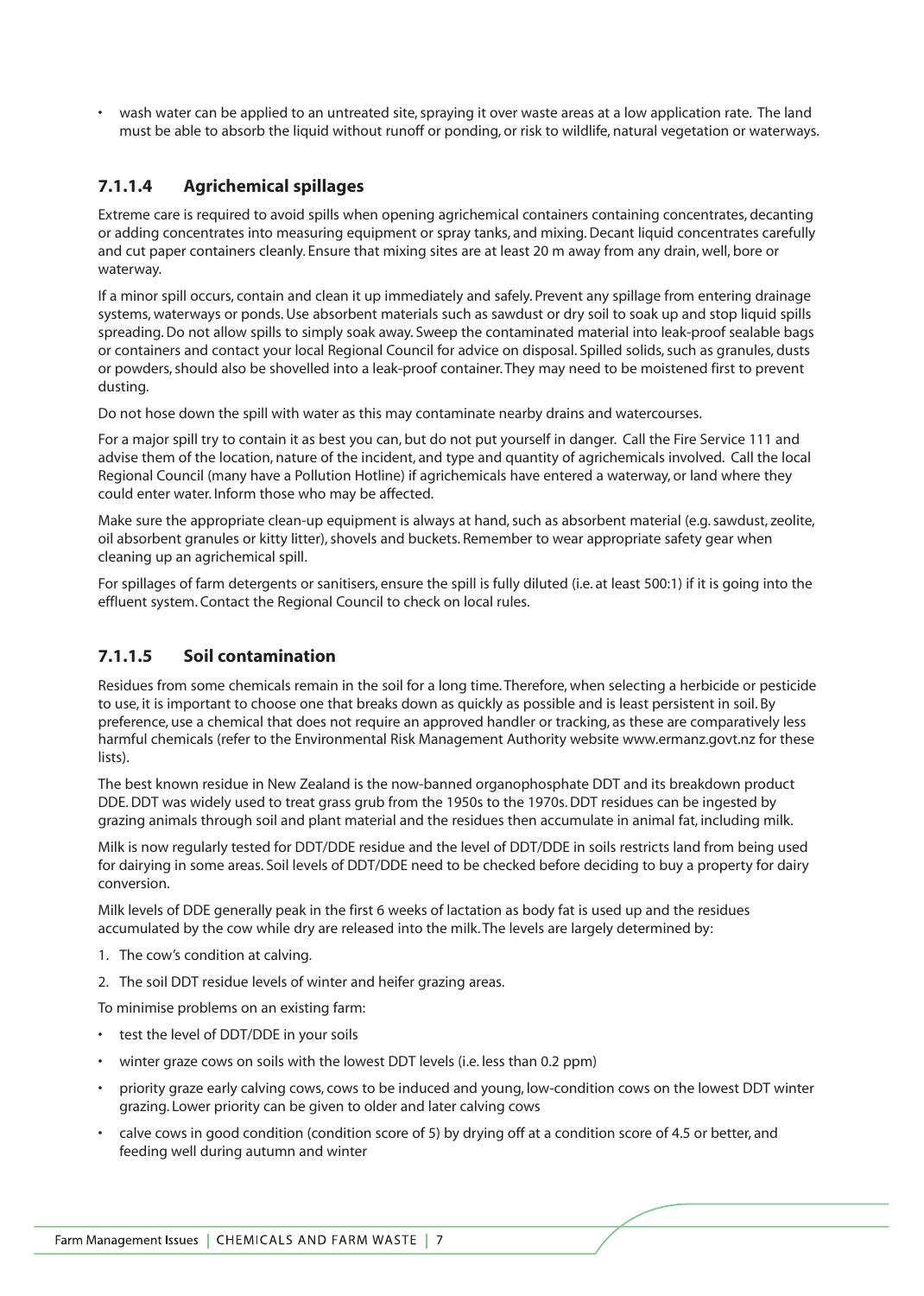- graze replacements on low or zero DDT soils
- if using green feed crops, ensure that they are grown on the lowest possible DDT residue soils
- if expanding the farm or purchasing a runoff block, test for DDT first
- fence out high DDT areas.

Another potential source of soil contamination on dairy conversions are historic sheep dips which used dieldrin or arsnic. Residues of these chemicals can enter milk and meat. These should be fenced from stock.

### **7.1.2 Personal hygiene and protection**

Toxic agrichemicals may be ingested by inhalation, swallowing or direct skin contact. Inhaling dusts or sprays should be avoided and you should never eat or smoke while spraying or dusting.

Always read the label before opening the container and using any agrichemical. Safety information is always on the label, covering safe handling, application and disposal. Follow the instructions and note warnings and cautions. Reread the label each time the agrichemical is used. Safety information on labels may outline:

- contact re-entry minimum time required to elapse after application before unprotected re-entry into a treated area where skin contact is likely to take place
- non-contact minimum time required to elapse after application before unprotected re-entry into a treated area where no skin contact with any surface can take place
- animal handling interval minimum permissible time required to elapse before any unprotected handling of the animal can take place after application.

For additional use and safety information, refer to the Novachem Manual or the NZ Agrichemical Manual (www.agrichemical.co.nz). The Code of Practice for the Management of Agrichemicals (NZS8409:2004) sets out practices that comply with all hazardous substances legislation.

The specific requirements for personal protective clothing and equipment to be used with each type of agrichemical should be clearly stated on the product label. This is the minimum standard required. Where more than one agrichemical is being mixed or applied, the protective clothing applicable to the most hazardous agrichemical should be worn.

The correct mask or respirator described on the label should be used. A simple fabric dust mask will only protect you from non-hazardous dust and liquid particles. A cartridge or canister-type respirator should be used where:

- there are toxic dusts or vapours
- the chemical is present as dust or mist or the droplet size is very small
- spraying will occur indoors or in confined spaces.

Always check the shelf life of respirator filters. Change the filter immediately if you start tasting or smelling the fume or have difficulty breathing while using the mask. Storing the respirator in an airtight container when not in use can extend the filter life.

Wear safety glasses, goggles or a face shield when mixing pesticides and whenever there is a possibility of spray drift. The spraying of pesticides while wearing soft contact lenses is not advised.

Put protective clothing on before mixing and spraying, and while cleaning up equipment.

If a spill occurs, remove the contaminated clothing and wash the skin immediately with cold water. In the event of eye contamination, flush immediately with clean water. Soap and water should be available at the storage area/loading site and on the spray rig, to allow prompt washing of exposed areas if skin contact occurs.

After working with agrichemicals, the applicator should wear the protective clothing for no longer than is necessary, and then take a cool shower (hot water opens the skin's pores) and put on freshly laundered clothes. Clothing worn during spraying should be laundered separately to household washing prior to reuse. Protective clothing and equipment should be cleaned thoroughly and examined for damage after use.

Always have on hand a first aid kit containing basic items, plus those specifically required for the treatment of agrichemical poisoning. The agrichemical container label will carry instructions on the correct first aid treatment for that product. Familiarise yourself and your staff with the signs and symptoms of poisoning and the recommended actions to be taken in the event of an accidental poisoning, including where to obtain medical assistance.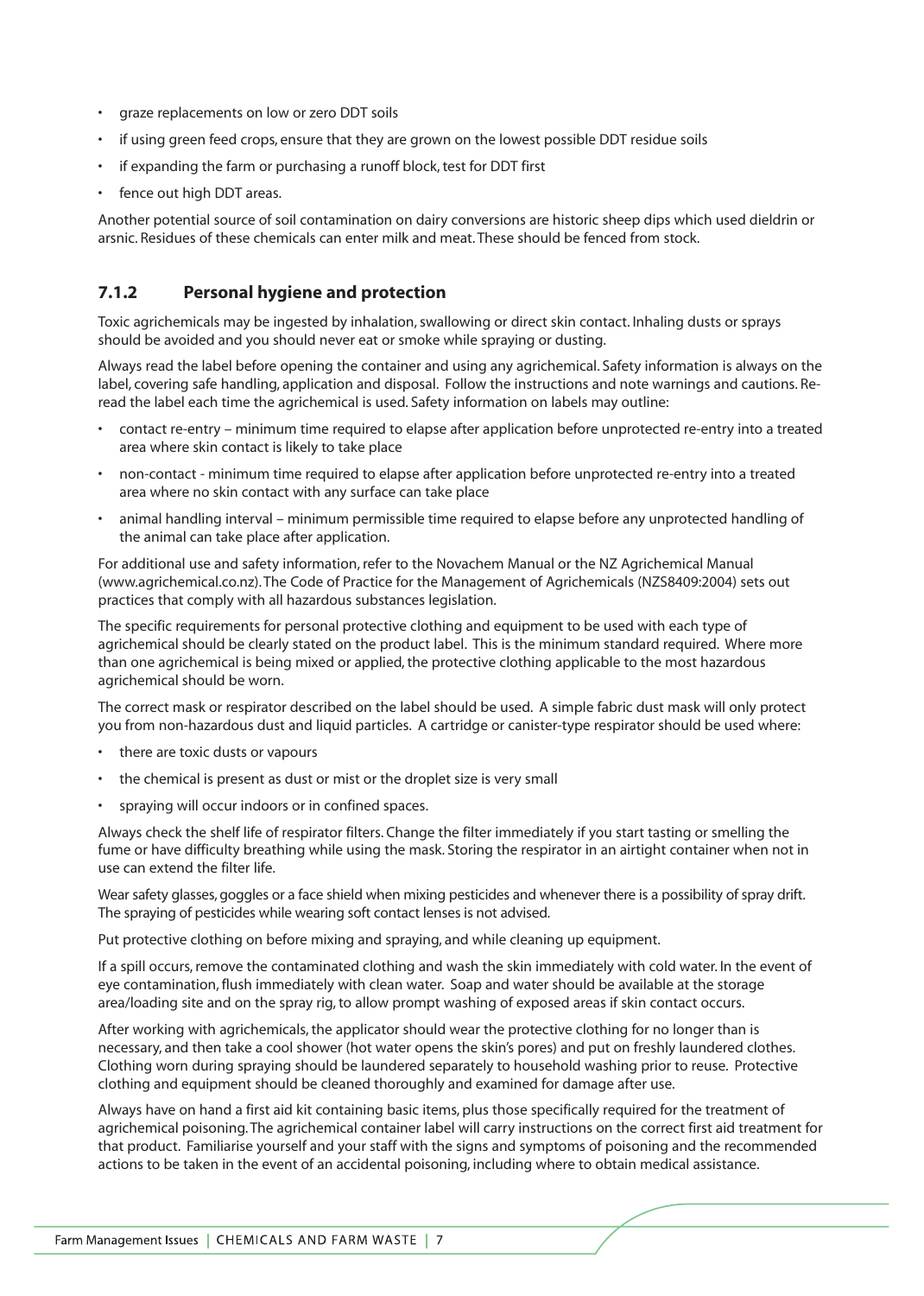Users regularly working with organophosphates or carbamates should have periodic cholinesterase tests.

The National Poisons and Hazardous Chemicals Information Centre in Dunedin operates a 24 hour service for URGENT information: 0800 POISON (0800 764 766)

For non-urgent and general information

Phone: (03) 470 1200 Fax: (03) 477 0509 or email poisons@otago.ac.nz

### **7.1.3 Spray application precautions**

Before spraying, take the following steps:

- check with your Regional Council for any rules that may relate to your proposed activity
- always check and calibrate equipment before applying pesticides. Accurate calibration will ensure safety for users, crops and the environment. Repair leaky or damaged hoses and valves
- ensure that the correct precautions have been followed and that the warnings on the label are observed
- make sure that all staff who are to use the sprays have been fully trained
- warn neighbours and anyone else who could be affected by spray drift (especially if you have neighbouring properties that are practising organic production). Consider putting a notice on the gate of your property to warn people that you are spraying
- cover pools and water supplies, and bring in pets and washing.

While spraying, the following considerations apply:

- spot spray where feasible rather than blanket spraying
- do not spray in very windy conditions. Application should preferably be done with a slight wind away from sensitive non-target areas, starting at the downwind edge, to make easier to predict likely outcomes, to ensure accurate application, eliminate waste and prevent drift to adjacent crops, pastures, livestock, dwellings, workers, or watercourses
- spray only when people and stock are not nearby
- turn the sprayer off at the end of each row or pass so that spray is not thrown high into the air. Be careful when spraying near sensitive areas. Do not rely on buffer zones, shelterbelts or low drift additives to eliminate spray drift hazards
- never apply pesticides where they could drift into waterways unless they are approved to be used near natural water and/or you have a resource consent. This is particularly relevant when using herbicides to control aquatic weeds. The Regional Council will know which pesticides can be used and the consent requirements
- ensure spray can not drift into the farm dairy premises.

# **7.1.3.1 Exposure to spray drift**

If you are concerned that you have been exposed to spray drift, take the following steps:

- write down as much information as possible regarding who is spraying, time and place, chemical used if known, method of spraying, weather details (e.g. wind speed and direction, air temperature)
- if possible, approach or phone the person on whose property the spraying is taking place and let them know of your concerns
- disconnect the roof supply if you use tank water and are concerned that your roof may be contaminated. Leave it disconnected until there have been several hours of heavy rain
- seek medical attention if you are worried about symptoms of illness
- contact your Regional Council.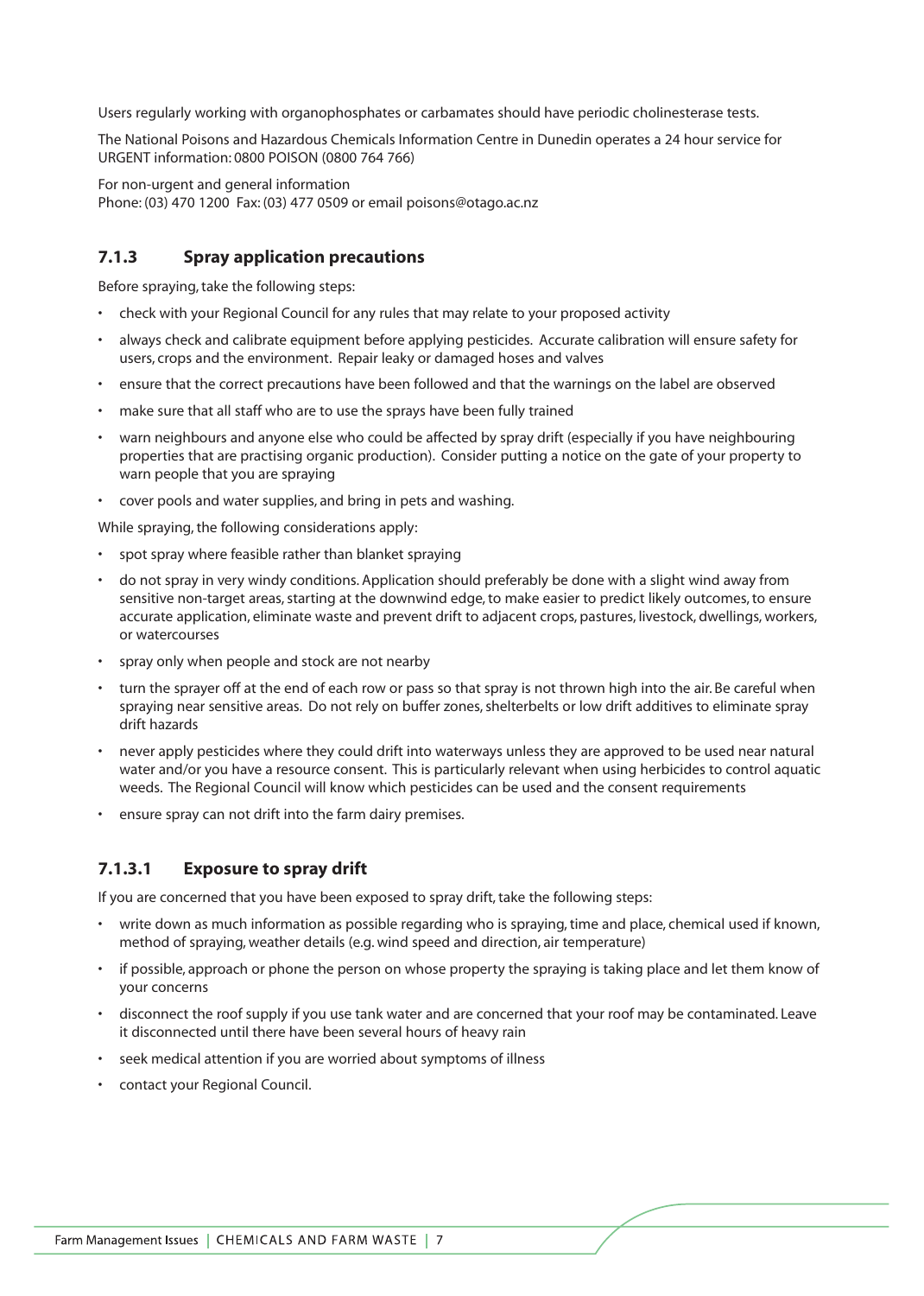# **7.1.4 Agrichemical storage**

Food safety regulations developed with the dairy industry state that:

- pesticides and similar high-risk substances, unless required for farm dairy management purposes, shall not be stored or mixed in farm dairies and shall not be stored with animal remedy dispensing units or in the same room as detergents or any other equipment used in the farm dairy
- a separate building should be used to store these chemicals, which has no direct entry to or from the dairy
- farm dairy equipment must not be used for mixing or storing these substances. Separate, identifiable containers must be used to measure or mix chemicals
- these chemicals should not be stored within 45 metres of the farm dairy water source (for surface waters only)
- the use of pesticides and similar substances in or near farm dairies must be controlled in a manner that will not contaminate milk either directly or indirectly
- pesticide containers must be clearly labelled and not be re-used for any other purpose in the farm dairy.

Never store agrichemicals in unlabelled containers or containers unsuitable for the purpose (e.g. beverage or food containers). Keep all agrichemicals in their original container and keep them tightly closed. It is recommended that cardboard-packaged pesticides be placed, package and all, into a clear plastic bag for storage.

All agrichemicals should be stored in a secure, separate designated area, away from people (especially children), animals, foodstuffs, crops and seed (a requirement of the Hazardous Substances and New Organisms Act (1996)). Small quantities may be stored in a secure and dry chest, cupboard or shed. For larger quantities, a separate storage area with the following features must be provided (refer to Figure 7.1-1).

- Secure locking.
- HAZCHEM signage visible from all lines of approach showing that dangerous agrichemicals are stored within. (This is available from safety suppliers).
- An impervious floor with bunding sufficient to contain any spilt agrichemical, and a floor sump to allow pumping out of agrichemical spills.
- Secure side walls constructed of fire-resistant materials (e.g. concrete, concrete block or galvanised iron) and fire extinguishers.
- Adequate ventilation and light.

The storage building should be separate from other farm buildings, and located at least 50 metres from a waterway and 20 metres from any obvious hazard (e.g. workshops, fuel pumps, heaters, welding equipment, motors). Agrichemical stores and mixing areas should be sited well away from ponds, ditches, drains, wells and bores to avoid pollution being caused by spillages and/or flooding.

Store only agrichemicals in the storage area. Some agrichemicals are reactive in the presence of oxidisers (e.g. sodium chlorate) or other agrichemicals. Examples where segregation is required include: pesticides and fertilisers, agrichemicals and swimming pool chemicals. Never store explosives with any agrichemical.



*Source: Total Business Training (Australasia Ltd)*

Store containers off the ground on pallets or shelves. Shelves should be rigid, secure and capable of supporting full containers. Containers should be stacked having regard for their size, design and the material from which they are made and in accordance with the advice provided by the manufacturer. Containers should be stacked so that their labels are visible and incompatable materials are stored on different shelves. A raised edge on the front of the shelf will prevent containers falling in the event of an earthquake.

Regularly check all containers for leaks, secure closure and intact and legible labels. Transfer the contents of any damaged or leaking container into a correctly labelled, suitable container.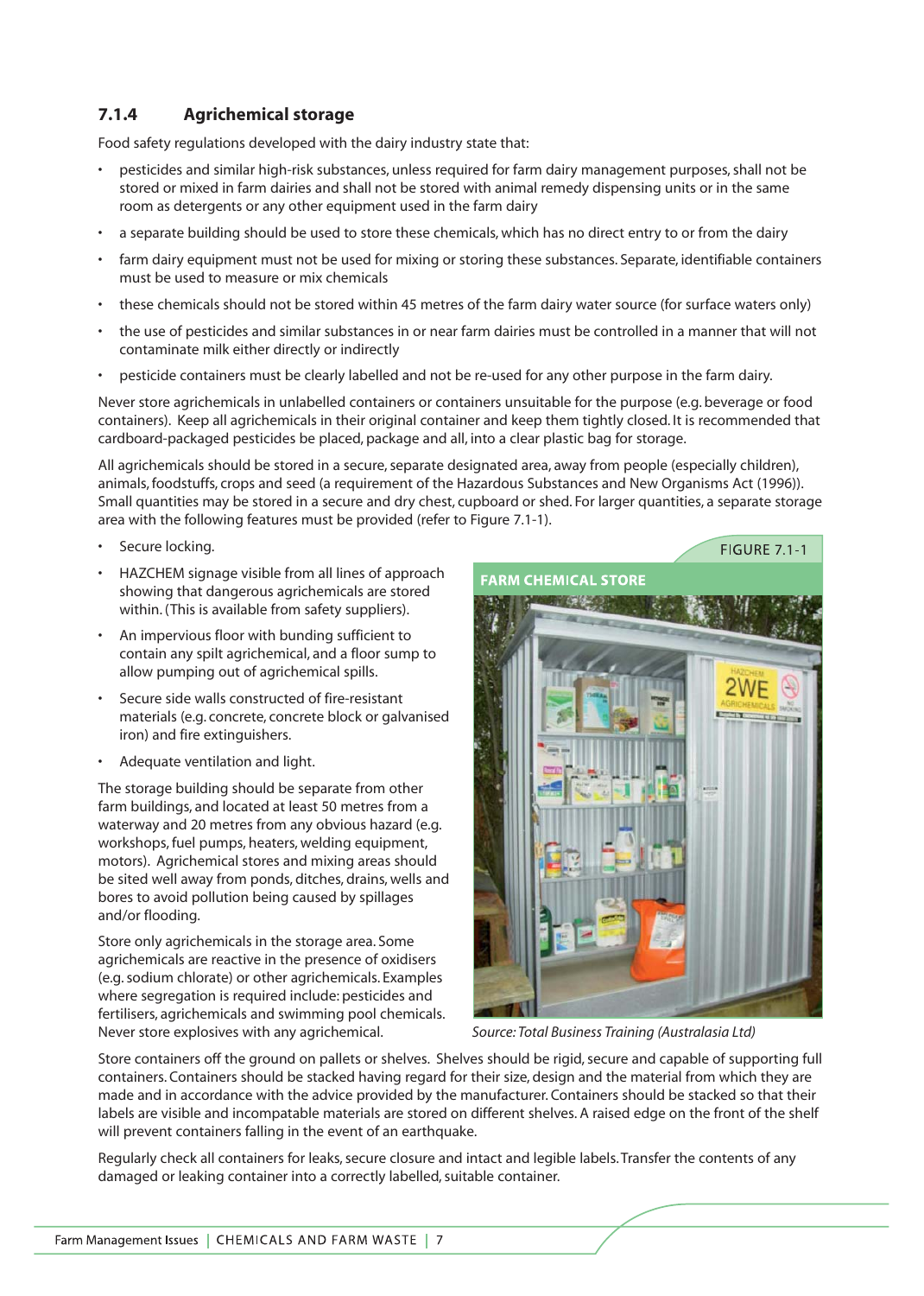# **7.1.4.1 Storage of detergents, bloat and teat care products**

Poisonous substances such as animal treatments and detergents should be kept out of reach of children and stored in a location that minimises any likelihood of milk contamination.

Farm detergents, sanitisers, bloat control and teat care products should be stored in their correct containers or a secondary container used only for that particular product.The new container should contain the same label information as the original container. Acid detergents should not be stored in a container previously used for alkali detergent and the two must not be stored alongside each other or with chorine in such a manner that they could possibly mix.

Follow these guidelines:

- do not use a common drip tray for different detergents
- do not use a common drum pump for different detergents
- do not dispense acids and alkali at the same time in the same area
- store these products in a bunded area with a nib wall of no less than 150 mm that has the capacity to contain the contents of the largest storage container
- secure storage areas so children cannot access them.

It is recommended that no more than 1300 litres/kilos of farm detergents and sanitisers be stored on the farm at any one time. Only MAF/NZ Food Safety Authority approved detergents and sanitisers should be used.

# **7.1.5 Transport of agrichemicals**

For ANY vehicle used for the transport of agrichemicals, drivers shall at all times note the following:

- Load protection. The agrichemical shall be well protected from water damage
- Safe loading. All agrichemicals shall be stowed so that they remain in a fixed position despite normal vehicle movement
- Food. Food packaging material and food containers shall not be carried with any load of agrichemicals
- Security. All agrichemicals in transit shall be secured so as to prevent unauthorised access
- Loading and unloading. All care shall be taken during loading and unloading to prevent contamination of people and the environment.

The transport of dangerous goods, which includes farm dairy detergents and sanitisers is covered by land transport rules (see www.ltsa.govt.nz).These rules set out the quantity limits for dangerous goods transported for agricultural goods. Ask your farm supplies retailer for transport information.

#### **7.1.6 Agrichemical residues in products**

There is growing consumer awareness of pesticide issues and a desire for products that are seen to be free of agrichemical residues. Products have been withdrawn from markets due to detection of agrichemical residues.

To ensure continued market access, minimise the hazards of agrichemicals and develop pest and disease controls that leave no residues and pose no risk to the environment. Farmers can benefit from spending less on pesticides and sprays, and may receive premiums for organic products.

To reduce the potential for agrichemical residues, agrichemical users should do the following:

- use non-chemical methods and bio-control organisms where possible
- choose the least toxic if two agrichemicals are suitable for a specific crop or pest. Check product labels and classification
- apply the correct material and the proper dosage for the specific crop and pest
- check equipment before use, and ensure correct calibration and nozzle sizes so that the dose rate is accurate and even
- be certain that timing of the application conforms with established residue tolerances, the proper stage of growth and withholding periods before harvest or grazing
- avoid spray drift
- dispose of containers and waste product properly.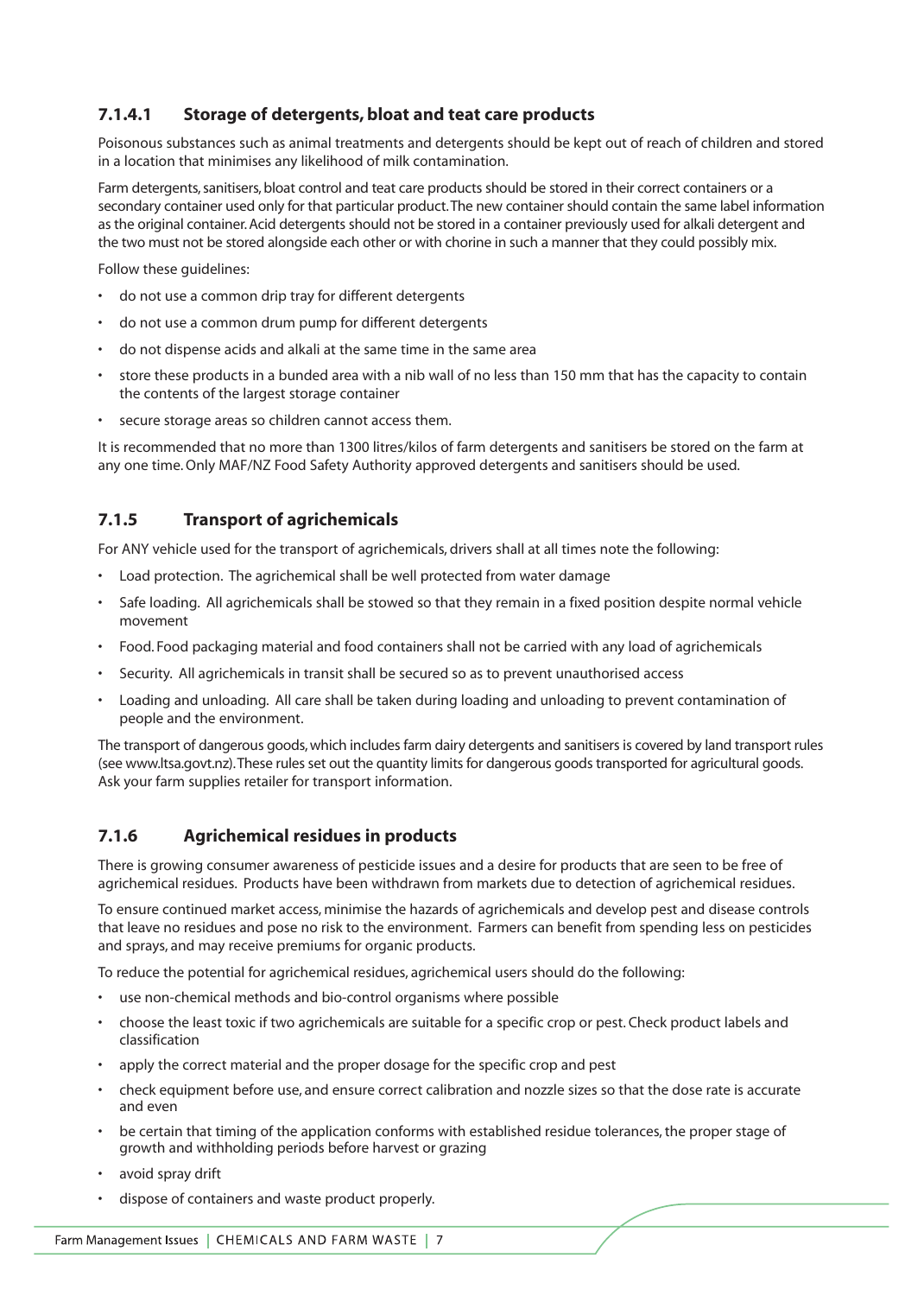# **7.1.7 Chemicals for animal pest control**

While controversial, poisons are widely used as a method of controlling pests such as possums. There are four commonly used poisons - 1080, cyanide (paste and capsules), phosphorus and brodifacoum (Talon). However, new products are always under development – seek advice from your Regional Council on current options.

Only registered persons who work for local government, the Department of Conservation or contractors to these organisations can use 1080. Cyanide and phosphorus can only be used by people with a controlled substances licence. (These replaced the old approved operator licenses and are administered by the Environmental Risk Management Authority). Brodifacoum can be used by the public but not on Department of Conservation land.

Rodent poisons are readily available but care must be taken if these are used around the farm dairy. Food safety regulations state that rodent baits shall not be laid in the milk storage and collection area and shall be laid in a bait station or similar in such a position as to minimise the risk of poison being spread or picked up by children, dogs or other animals.

### **7.1.7.1 1080**

The toxin sodium monofluoroacetate (1080) occurs naturally in plants growing in South America and Australia. It was first manufactured synthetically in 1944, and has been in use in New Zealand for pest control since 1954. Although its use is under constant review, it continues to be one of the safest and most effective toxins for the control of possums and rodents.

Possums stop eating within 30 to 90 min of ingesting 1080. They become listless and drowsy and die between 6 and 40 hours after eating the toxic bait (depending on how much was eaten).

Poisoning operations are carried out by applying poisoned bait from helicopters or fixed wing aircraft, or by using bait stations on the ground. 1080 poisoning operations may kill up to 80-95% of the possums in the area of use.

Because it is biodegradable, 1080 is rapidly broken down by soil micro-organisms and does not accumulate in the food chain or pose a threat to the environment.

All toxic baits (including 1080) are coloured green to clearly identify that they are poisonous and to deter birds and other animals that are not attracted by the colour green. Before laying poison, notices are placed at all major access points to the operational area and on all properties involved. Take care to tell all neighbours, visitors and beekeepers that poison is being laid on your property.

Dogs are ten times more susceptible than possums to 1080 poison. Dogs will be poisoned if they lick or eat toxic bait and there is a strong possibility of secondary poisoning if a dog eats a poisoned carcass. The greatest danger to dogs comes from eating the guts of rabbits or possums. Carcasses poisoned by 1080 pose a danger to dogs until the fleshy parts have completely broken down. During cold weather, this can take up to 3 months.

Cats are also at risk from secondary poisoning, although not to the same degree because cats do not usually eat dead animals. There is no danger of secondary poisoning from fur, skin or bones.

Dogs should be under strict control as long as poisoned carcasses are still accessible, i.e. tied up when not working or muzzled when working in or near a baited area. Suitable muzzles are available through stock and station agents, veterinary clinics or Regional Councils.

Dogs suspected of having eaten 1080 should be given an emetic immediately to cause the dog to vomit. Zinc sulphate emetic capsules are available from Regional Councils and veterinarians. A knob of washing soda (sodium carbonate) about 1 cm in diameter is another suitable emetic. Vomiting can also be induced by giving a salt and water solution if an emetic is not available. If possible, give milk prior to vomiting. Allow 10 min after administering the emetic for the dog to vomit. Further doses may be given if the first dose is not effective.

Emetics are not an antidote and the dog must be taken to the vet for treatment immediately after vomiting. Success will depend on the time lapse between poisoning and treatment.

Farm animals must be kept out of paddocks that have been treated with poison until natural weathering has ensured that the baits are no longer toxic. About 100 mm of rain is needed to make 1080 bait non-toxic. Ensure that gates to baited paddocks are secure and that the fences are stock proof.

The dairy company must be notified immediately if it is suspected that milking animals have been poisoned.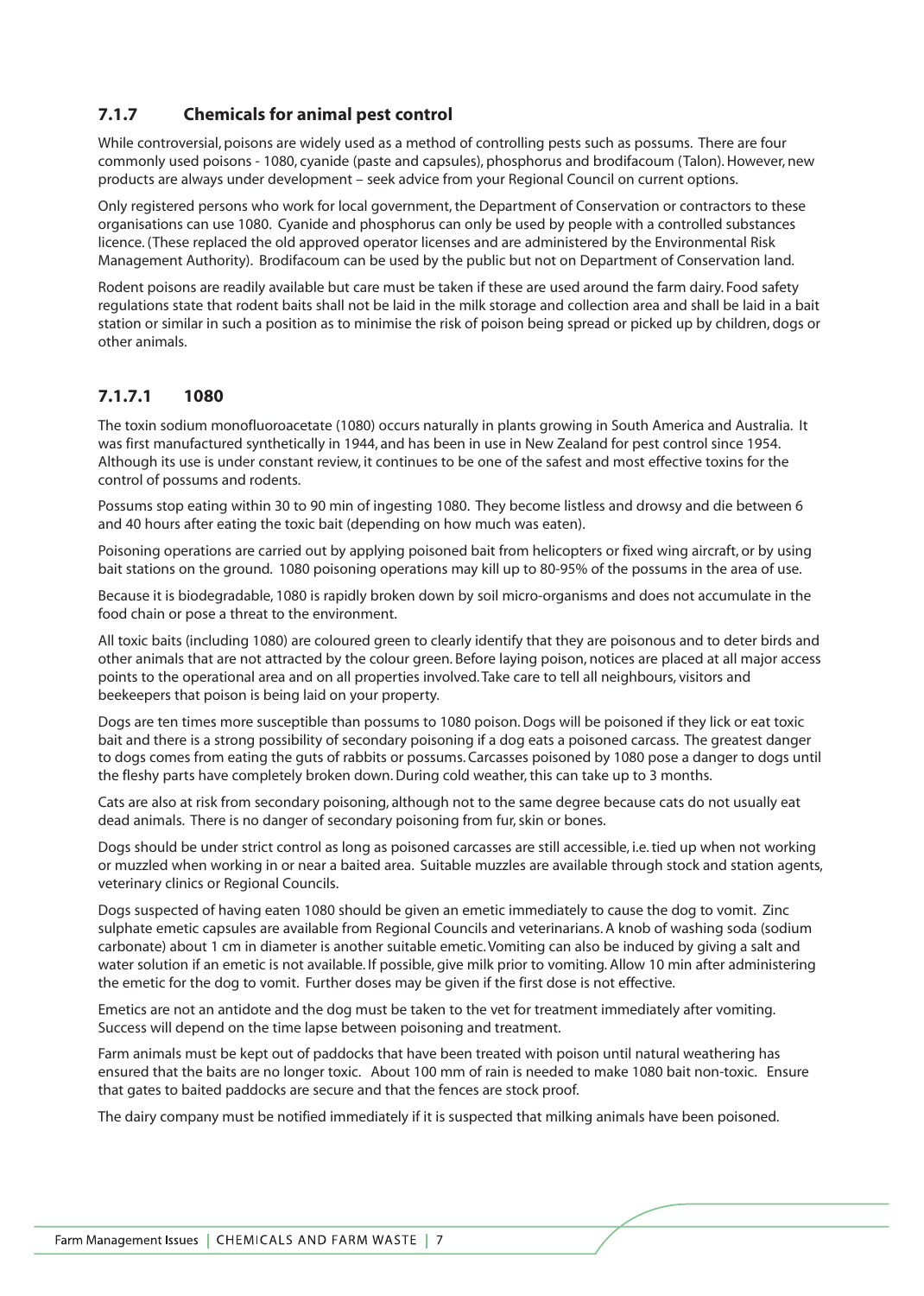# **7.1.7.2 Cyanide, phosphorus and brodifacoum**

Cyanide and phosphorus can be used for possum control. Phosphorus is generally more effective, with less risk of animals becoming bait shy. With phosphorus, as possums usually die in their nests, not many carcasses will be found. As with 1080, dogs and other animals will die if they eat a possum carcass poisoned with phosphorus and carcasses can remain lethal for many weeks after poisoning.

Cyanide and phosphorus are dangerous to humans but they are effective poisons as long as baits are destroyed after they have been in place for several days. Otherwise possums can feed on sub-lethal doses and become bait shy.

In the Feratox cyanide product the potassium cyanide pellets are encapsulated, which assists with weather protection and prevents the emission of any gas. As a result there is no contact with cyanide when handling pellets. Feratox cyanide pellets are fed to possums with a quantity of ferafeed (non-toxic feed pellets or feed paste) in a special pellet feeder. A magnetic catch secures a cover over the feeding dish, protecting the pellets from wet weather and restricting access from smaller non-target species.

Brodifacoum (e.g. Talon) is an easily purchased and handled anti-coagulant poison that comes in the form of pellets. It will kill rats as well as possums. However, since death is not instantaneous, large amounts of it can be eaten by possums or carried away by rats, making it an expensive option unless numbers have already been reduced in an initial knock-down. Its use is no longer approved on Department of Conservation land due to concerns over persistence and possible contamination of game animals.

Cyanide paste and phosphorus are normally placed in small amounts in bait stations or on stones, tin lids or sticks. Brodifacoum is fed out as bait pellets through bait stations. These should not be filled continuously, as alreadypoisoned animals will continue to consume pellets. Instead, bait stations should be filled in pulses (refer to 7.1.7.4 Using bait stations).

It is vital to pre-feed possums before laying cyanide or phosphorus. Use a mixture of flour (80%) and icing sugar (20%) with a lure of curry powder, cloves, cinnamon or fruit essence added. Do not use oil of roses, wintergreen, banana or raspberry essences as they also attract some bird species. Lay poison once there is a good acceptance of pre-feed baits. This may take 2 to 3 days. Before laying poison, remove the pre-feed baits.

Dead possums should be collected and disposed of the following morning. Remove all baits and bury them. It is not only a dangerous practice to neglect to do this, but remaining baits lose toxicity, causing poison shyness. Provided there is no rain, the best results are obtained on the first two nights. Phosphorus poisoning can be carried out at fortnightly or monthly intervals to keep the possum population as low as possible.

# **7.1.7.3 Licensing and safety**

To purchase cyanide or phosphorus, the user must have a controlled substances license. To obtain a licence, complete the application form available from the Environmental Risk Management Authority (ERMA) on 0800 376 234 or the website www.ermanz.govt.nz

The regulations require that permissions be gained prior to the laying of poison. Any land under poison control must have conspicuous notices erected at every place where people normally gain access, specifying the name of the person laying the poison, the fact that it is a poison, the name of the poison and the date it is intended to be laid.

Poison cannot be laid:

- on or within 60 m of a public road or place to which the public are entitled to have access
- inside or within 400 m of any community, town or city boundary, or any catchment area from which water is drawn for human consumption, without the prior consent of the appropriate authority and the Medical Officer of Health.

Safety precautions include the following:

- always comply with the instructions on the container
- always store cyanide and phosphorus paste in locked containers
- always wear protective clothing. Do not wear contaminated clothing in vehicles or at home
- do not point the base of the tube towards your face when squeezing
- do not let cyanide paste come in contact with acids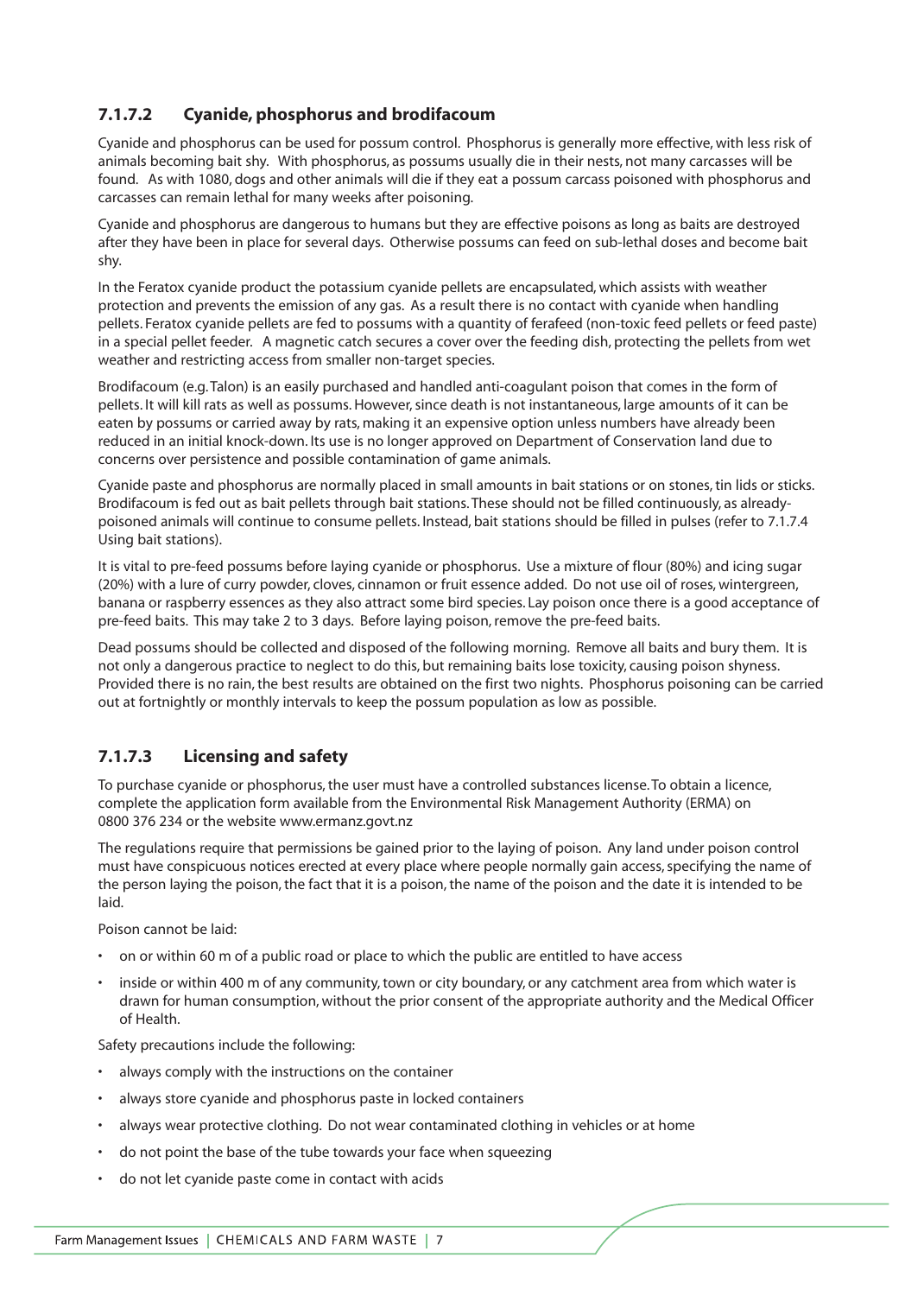- do not smoke or eat while handling poisons
- wash hands thoroughly after using poisons
- keep children and domestic pets away from the area being poisoned
- bury all toxic baits at the finish of an operation
- once the bait station is no longer needed, remove it from the tree, bury any toxic material and scrub the bait station with hot soapy water. Allow it to dry and store it in a dry place
- always carry amyl nitrate capsules when using cyanide and learn how to use them.

# **7.1.7.4 Using bait stations**

Bait stations keep bait dry and can be fastened to trees or fences out of reach of pets and farm animals.

Each bait station will effectively cover a range of 100 m. They should be located clear of the reach of children and stock, and ideally about 30 cm above a tree branch or on fence posts from which possums can easily feed on the bait. Concentrate bait stations around the edge of bush and crops, especially near tracks. Pine, willow and poplars are very attractive to possums and bait stations should be placed on the outer edges of plantations.

With anticoagulant poisons, possums will consume a lethal dose if they ingest up to 60 g of bait (approximately one small cupful) and may take 10-20 days to die once a lethal dose has been ingested. The time lapse between ingesting a lethal dose and death gives a possum plenty of time to eat more poison than it needs to. To avoid wasting bait, a 'pulse baiting' strategy is advised.

- Keep the bait station filled for 7 to 10 days.
- Leave the station empty for 21 days.
- Repeat the cycle as necessary.

At the conclusion of a bait programme or pulse baiting, the unused bait should be collected and any material dropped around the bait stations should be removed or buried.

# **7.1.8 Chemicals for plant pest control**

Plant pests may occur in pasture or in retired and planted areas.

In either case, it is important to carefully assess the problem and get positive identification and advice on control options. Weed control can be time-consuming and expensive so it is important to step back and prioritise the problem.

Regional Councils have Pest Management Strategies, outlining what level of control is required over which types of weeds (e.g. total control or boundary control only). They usually provide a free identification and advice service for weed species and may have lists of common problem weeds on their websites.

Weeds in retired areas or riparian strips may be unsightly but they can do a good job filtering runoff and holding banks together. Leaving them may be an option if control is not required under Regional Council rules and they are not too invasive or likely to cross property boundaries. Similarly, ridding steeper faces of gorse can consume large amounts of time and resources when leaving it as a nitrogen-fixing shelter plant can be the first stage to regenerating a patch of native bush while preventing erosion from steep and unproductive faces. Proactively fencing weed-prone parts of the farm and planting with a timber crop or native species is a good preventive weed management strategy that allows you to focus your resources on your better land.

The use of herbicides can be minimised by:

- careful grazing management to avoid pugging and opening up bare ground
- spot spraying or grubbing target species rather than blanket spraying an area. Since clovers are sensitive to many weed sprays, avoid aerial application where other means will be effective. Spot spray with a tank on the back of the bike, use a knapsack on hills, or use weed wands or swipers. If this is not feasible, choose a chemical that will have least impact on clover and spray during winter if possible (e.g. for buttercup)
- vigilance in spotting weed problems early and responding immediately. Schedule regular weed surveillance in any retired or planted areas. Consider paying someone to control weeds during busy periods as this may be a large cost saving compared to leaving the infestation until it reaches more challenging proportions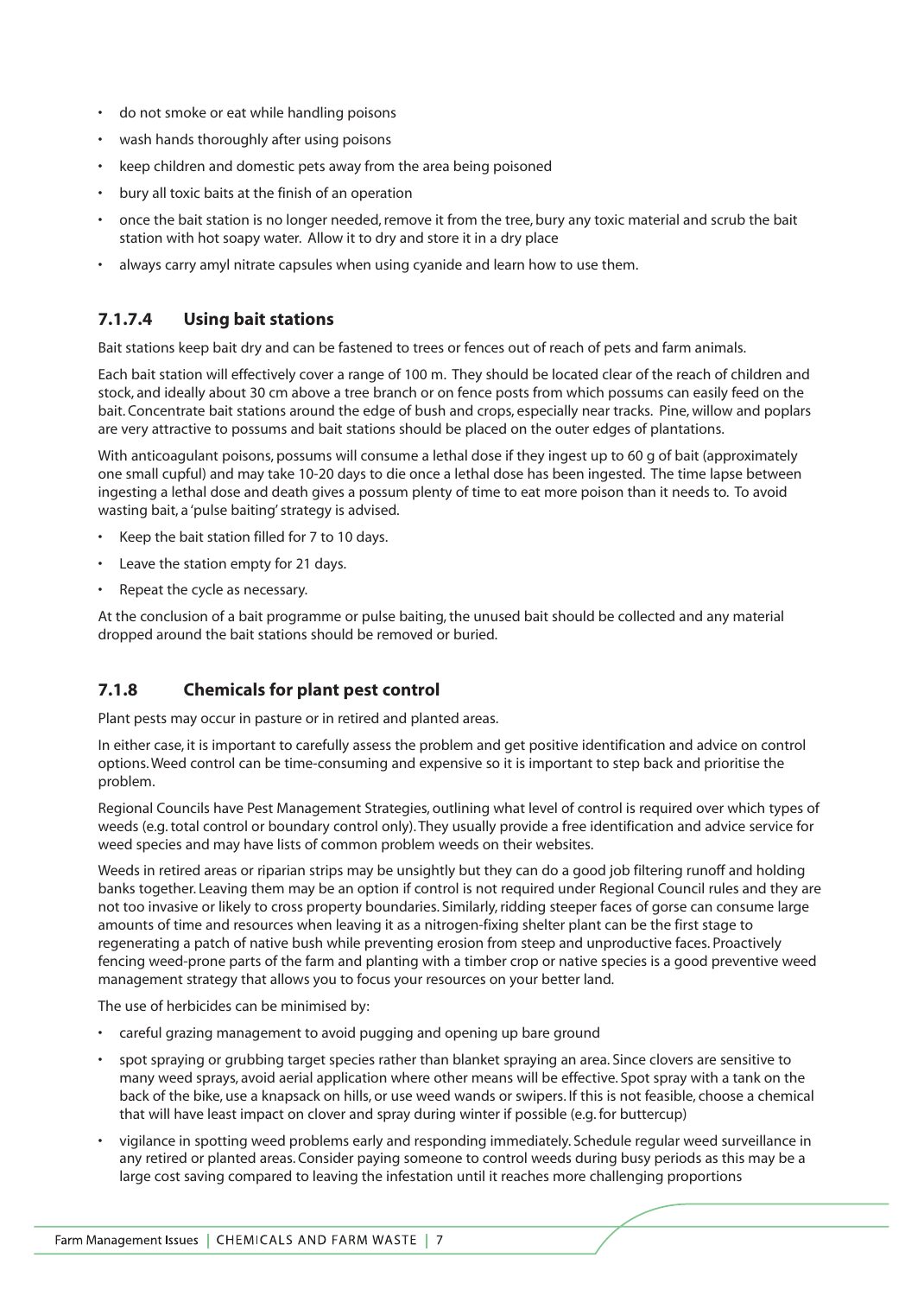- mulch in planted areas to stop weed seeds germinating and dense planting to get canopy closure early and exclude weeds
- ringbarking woody weeds or using the 'drill and fill' technique to inject a small amount of herbicide directly into the plant.

Seek professional advice and ask other farmers about the best chemicals to suit your situation. Be sure to use herbicides at recommended rates and take particular care around native plantings as they are sensitive to herbicides.

# **7.1.8.1 Aquatic weeds**

Introduced aquatic weed infestations cause numerous problems including out-competing native aquatic plants, robbing the water of oxygen as dead plant material breaks down, blocking waterways and impeding drainage causing flooding. Recreational use becomes very difficult where aquatic weeds have flourished.

Examples of problem aquatic weeds include alligator weed (*Alternanthera philoxeroides*), some oxygen weeds (*Egeria densa, Lagarosiphon makur and Ceratphyllum demersum*), parrot's feather (*Myriophyllum aquaticum*) and Manchurian rice grass (*Zizania latifolia*). Take precautions to prevent them being introduced onto the property as they can be extremely difficult to eradicate.

If you think you have some of these weeds, contact your Regional Council to get positive identification and advice on best control methods.

Spraying directly into a waterway will often require a consent. Find out from your Regional Council what is permitted before spraying aquatic weeds. There are also controls under Hazardous Substances and New Organisms legislation that may require an approved handler for certain chemical applications near water.

- Most glyphosate herbicides can be applied around water bodies without the need to be an approved handler.
- Escort and similar metsulfuron based herbicides must be under the control of an approved handler when applied onto or into water.

# **7.1.9 Petroleum products**

All petroleum product storage facilities should be sited as follows:

- away from waterways or field drains in case of spillage or leakage
- where accidentally spilled fuel cannot come into contact with any heated surface
- in a position where the delivery driver can see the filling gauge
- away from main traffic passage to avoid accidental collisions by vehicles
- on an impervious base.

Above-ground tanks are normally fabricated from welded mild steel plate and supported by either masonry walls or steelwork. Such tanks may become unstable during strong winds when empty and should be connected to secure foundations to prevent overturning.

It is recommended that fuel drums and above-ground tanks greater than 1000 litre capacity should be surrounded by a bund constructed from durable and impervious materials. This bund should be large enough to hold the volume of the tank(s) plus 10%. The bund should be positioned so that all parts of the tank and all taps empty vertically downwards inside the bund. There should not a direct outlet from the bund. Instead a small sump that can be emptied easily (e.g. with a hand pump) should be provided. Large amounts of oil can be taken out of the bund water using a blanket specially designed to absorb oil.

Ensure that all hose connections for fuel tanks are sound and are replaced or repaired, if leaks occur, as soon as possible. Tank valves and taps should be locked shut when not in use. If a flexible pipe is used for filling vehicles, it should be fitted with a tap that closes automatically.

Below ground tanks should be positioned in a masonry or concrete chamber. Storage tanks should not be buried directly in the ground where:

- the occurrence of a leak might contaminate groundwater
- the water table is likely to rise above the bottom of the tank
- soil is acidic and corrosive to the tank material.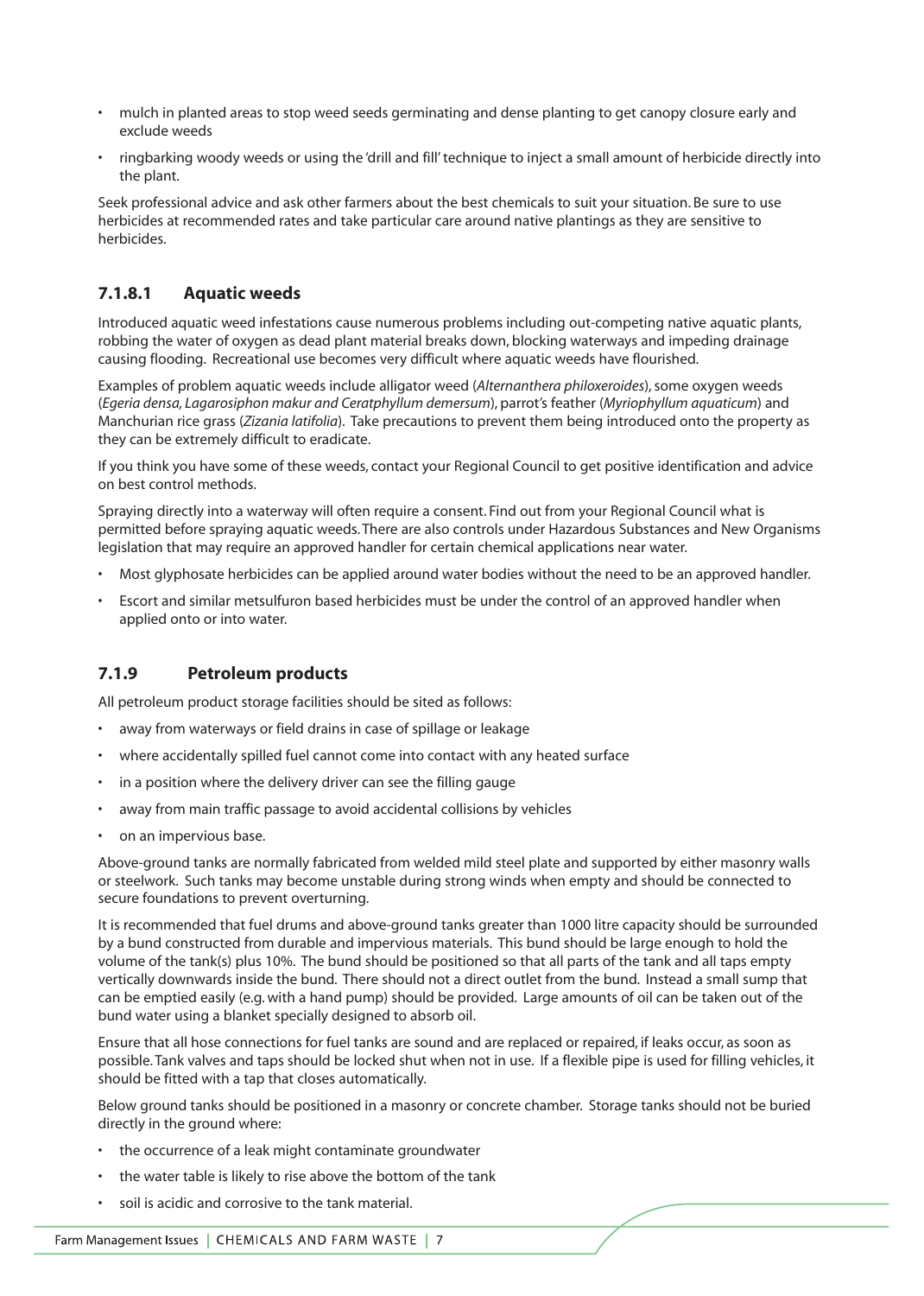Mobile tanks should be built to withstand accidental damage. They should be stable enough to travel on roads and have suitable brakes. Mobile tanks should not be overfilled. All valves should be kept locked when the tanks are not being used. The fuel systems and tanks of all tractors and diesel engine machinery used in a fixed position should be checked regularly.

Before installation, all tanks should be cleaned internally and externally and protected with a rust-inhibiting, priming paint. Tanks should be provided with a fuel level indicator (e.g. dip stick, float gauge, sight tube). Sight tubes should not be made of glass.

Anti siphon devices should be used where any inlet is below the highest fuel level in the tank. Outlets should be marked to clearly show whether they are open or closed.

Tanks should be closed at all times to prevent entry of foreign matter (e.g. dust). Inspect all tanks regularly and repaint them on the outside to prevent corrosion. Check for leaks at all times and repair them as soon as they appear.

If at all possible a member of staff should be present when fuel is delivered. Provide sand or another absorbent material next to the storage area to soak up any spillages. Take precautions to minimise the risk of fire.

A Location Test Certificate may be needed (previously a Dangerous Goods Licence) and/ or a Tank Certificate for bulk tanks. Information on this and the legal requirements for fuel storage can be found at the ERMA website www.ermanz.govt.nz

For information on disposal, refer to 7.2.2.5 Disposal of waste oil.

#### **7.1.10 Top tips for chemical use**

- **Have all farm staff do a GROWSAFE® course on safe chemical handling.**
- **Investigate alternatives to chemicals and only use where necessary choose the least toxic and least persistent chemical available.**
- **Always read the label before opening an agrichemical container and follow the mixing and use instructions. Do not store agrichemicals in containers without the correct label.**
- **The best way to dispose of any agrichemical is to use it for its intended purpose.**
- **Chemicals must be disposed of safely do not pour them into drains or waterways, into the ground or into offal pits and farm landfills.**
- **If transporting agrichemicals, make sure that they are separate from passengers and food, and well protected from the elements.**
- **Work with neighbours to avoid issues with chemical use.**
- **Discuss with the Regional Council the most effective control method for animal and plant pests in your area.**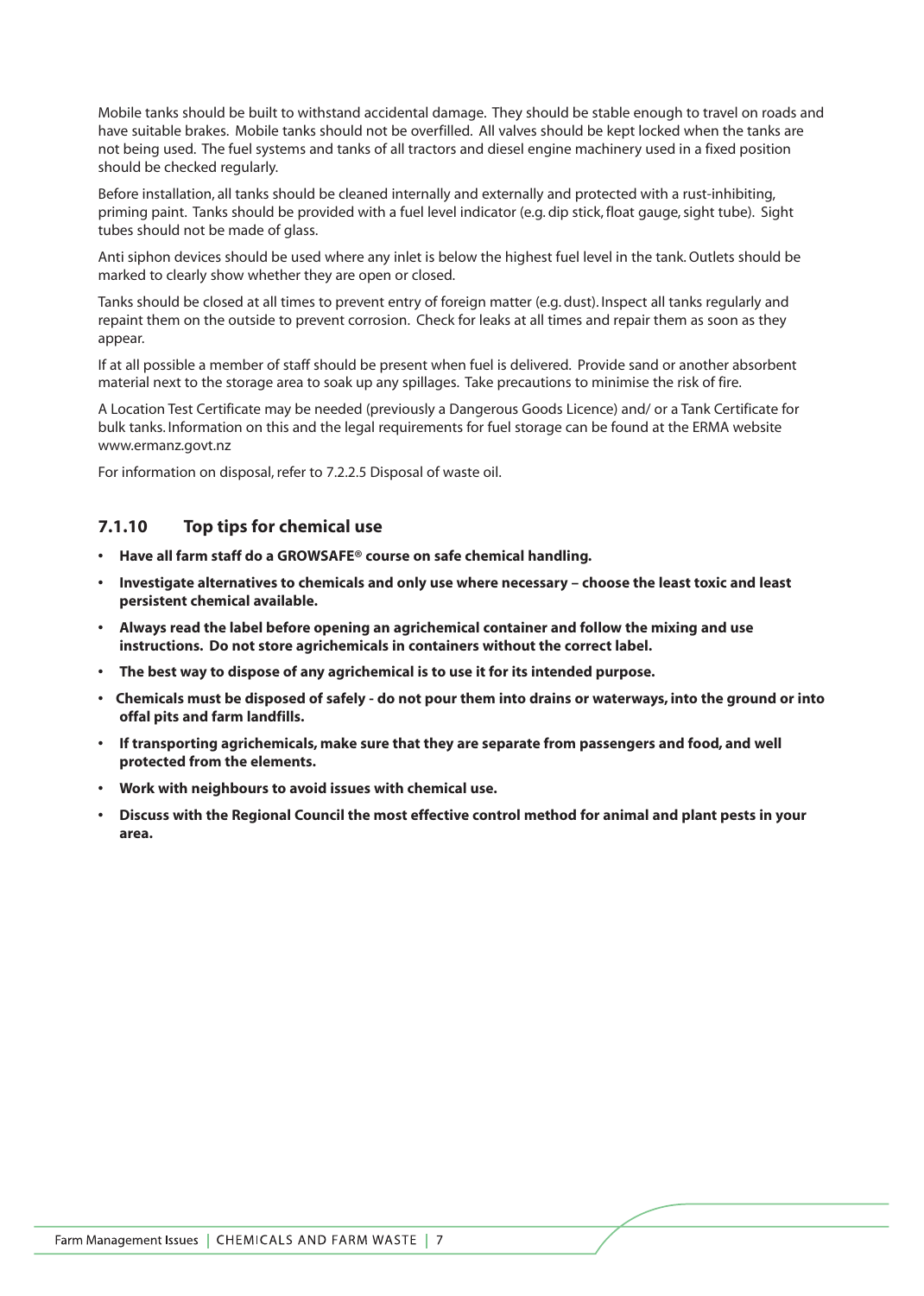# **7.2 WASTE DISPOSAL**

Waste disposal on the farm includes plastic wastes such as silage wrap, hazardous and toxic wastes such as chemical products, and organic waste such as milk, dead cows and offal.

Waste disposal facilities and rules differ from one region to another, so it is important to check with your Regional Council and local transfer station or waste collection facility for the relevant information in your locality.

There are moves to encourage greater levels of product stewardship recovery in New Zealand (e.g. through the AgRecovery project ) – where producers or brand owners take responsibility for the packaging they put into the marketplace. This could create new avenues for reducing and managing waste in the future.

# **7.2.1 Plastic silage wrap**

Plastic silage wrap is a convenient method of storing and feeding out silage. Its use has also reduced the volume of potent leachate that exudes from traditional silage pits and stacks. Plastic silage wrap is commonly used in all major dairying areas, resulting in the generation of many thousands of kilometres of used wrap each season.

Although convenient for farmers, the use of plastic silage wrap presents a problem because of the necessity to dispose of the wrap after the bale is fed out. Because the wrap tends to be contaminated with organic matter, it is difficult to recycle and there are currently no recycling options within New Zealand. Some export of the wrap has occurred but there are biosecurity risks associated with export of this waste if it carries organic matter.



There may be some local recycling centres that are prepared to accept silage wrap and store it until future options become available – check with your local recycling facility. Farmers could also choose to store wrap on-farm until recycling becomes possible. If so, keep the wrap as clean as possible by following these steps:

- while the bale is on the tractor forks, strip off the outer layer of plastic, shake it and put it away where it will not be soiled by trampling or being driven over on the ground
- secondly remove the inner webbing layer if clean enough it can also be recycled
- if storing the wrap, keep it out of the sun.

Burning and burial are not recommended practices for silage wrap. Burning silage wrap gives off dense black smoke and toxic gases such as formaldehyde and acrolein, and in some regions is specifically prohibited by rules to protect air quality. Burial on-farm is not recommended because, unless the plastic is tightly packed and buried deep, it has a tendency to work its way to the surface within a year or two. This creates problems of unsightly plastic blowing loose around the farm and the possibility of stock ingesting it. Veterinarians have reported cattle dying after eating silage wrap.

Where there is no storage or recycling option, wrap should be tightly packed into bales and transported to an approved public landfill site (refer to Figure 7.2-1).

To package the wrap, drive four fence standards into the ground to make a 1-2 m square. Stretch layers of wrap around the standards to form a box. Cram the rest of the wrap into the box and remove the standards. The wrap will shrink in on itself and compact into a tight bundle. Alternatively, bale up the plastic in a wool fadge using a wool press.

Better options for silage wrap are being actively investigated nationally so farmers should watch for new information.

Research into the use of edible protein based sprays (eg. soya bean and casein) is also being undertaken to devise a waste-free means of waterproofing hay and silage bales and reducing losses from bales left out in the weather.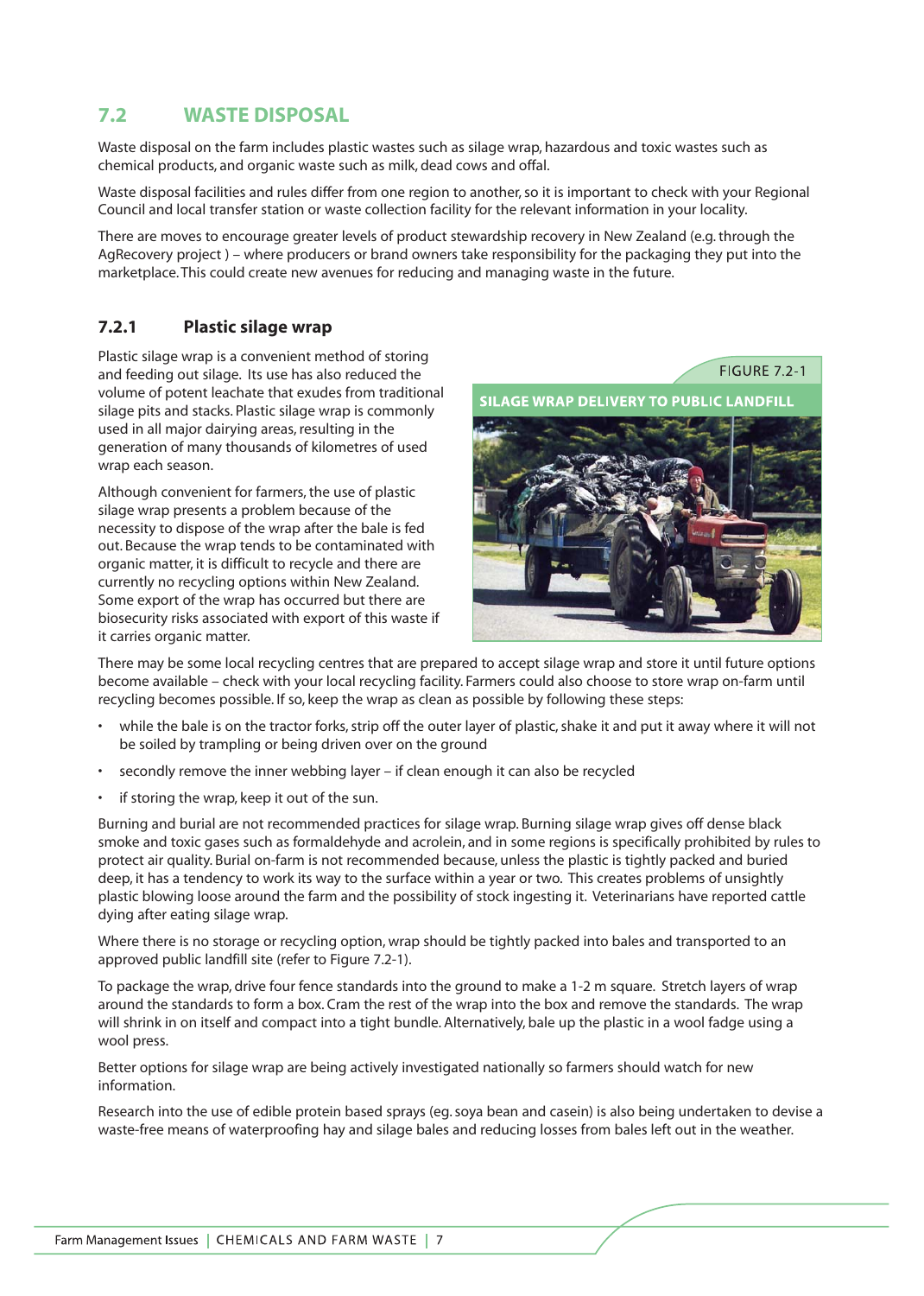# **7.2.2 Chemical containers, hazardous substances and waste oil**

The disposal of these materials is complicated because of the hazard created by toxic and/or inflammable substances.

All of these substances and the empty containers should be kept in a secure store to await disposal. Do not use empty containers to make water troughs or feed containers as residues may remain even after rinsing.

# **7.2.2.1 Disposal of chemical containers**

The plastic in chemical containers is of recyclable quality, but potential tainting from residues creates a hazard risk for handlers at recycling facilities and potentially could contaminate the recycled products that are produced from these plastics.

Check with your local recycling centre to find out their policy on accepting these containers.

Wherever possible, return the container to the retailer or manufacturer. Some drums may be able to be sold to a company equipped to neutralise any adhering agrichemicals.

A national recycling system is also likely in the future for agrichemical containers.

If there is no current recycling option for the containers in your locality, transport them to a facility to go into an approved landfill. Contact your local landfill or Regional Council if you are unsure which containers they accept.

Whether the containers are to be recycled or landfilled, it is essential to:

- empty the container thoroughly at the time of use (e.g. into the spray-tank or other receiving container). This minimises the risk and saves money
- triple rinse, using the washings to dilute the chemical where dilution is to be achieved prior to use
- where the chemical is not being diluted before use, rinsings should be spread on waste ground, never down stormwater drains or into septic systems or the effluent treatment system. Do not rinse containers near a waterway, drain, well or bore head
- puncture and/or crush the container to render it unusable
- do not destroy or remove container labels.

Burying agrichemical containers on the farm is not recommended and may be prohibited by your Regional Council. No container should be buried where there is any risk of polluting surface water or groundwater or within 0.8 m of the land surface or land drains. Records should be kept of any waste buried on the farm.

Burning agrichemical containers is not recommended and is prohibited by many Regional Councils as fumes and smoke under rules designed to protect air quality.

# **7.2.2.2 Disposal of unwanted chemicals**

Chemicals should be purchased in small quantities to avoid being caught with excess as farm practices or legal frameworks change. Chemicals must be disposed of safely to protect the environment from contamination.

Do not pour left over agrichemicals into drains or waterways or toxic substances may enter rivers, lakes or the sea and kill fish and aquatic life. Water supplies may be contaminated.

Do not pour concentrated agrichemicals on to the ground or into offal pits and farm landfills as chemicals may kill pasture, seep into the soil and contaminate underground water supplies.

Very persistant chemicals such as DDT and Dieldrin must now be stored in a safe manner and should be disposed of through a drop off or collection programme.

Agrichemical drop-off or collection for safe transfer to a secure facility is now available in most regions. Contact your Regional Council to find out how the agrichemical collection and disposal scheme in you region operates.

If an agrichemical container is leaking, place it in two strong plastic bags, one inside the other and secure it firmly. Label the bag clearly.

It is important that labels remain intact so that agrichemicals can be readily identified.

Note the precautions for transporting agrichemicals – refer to 7.1.5 Transport of agrichemicals.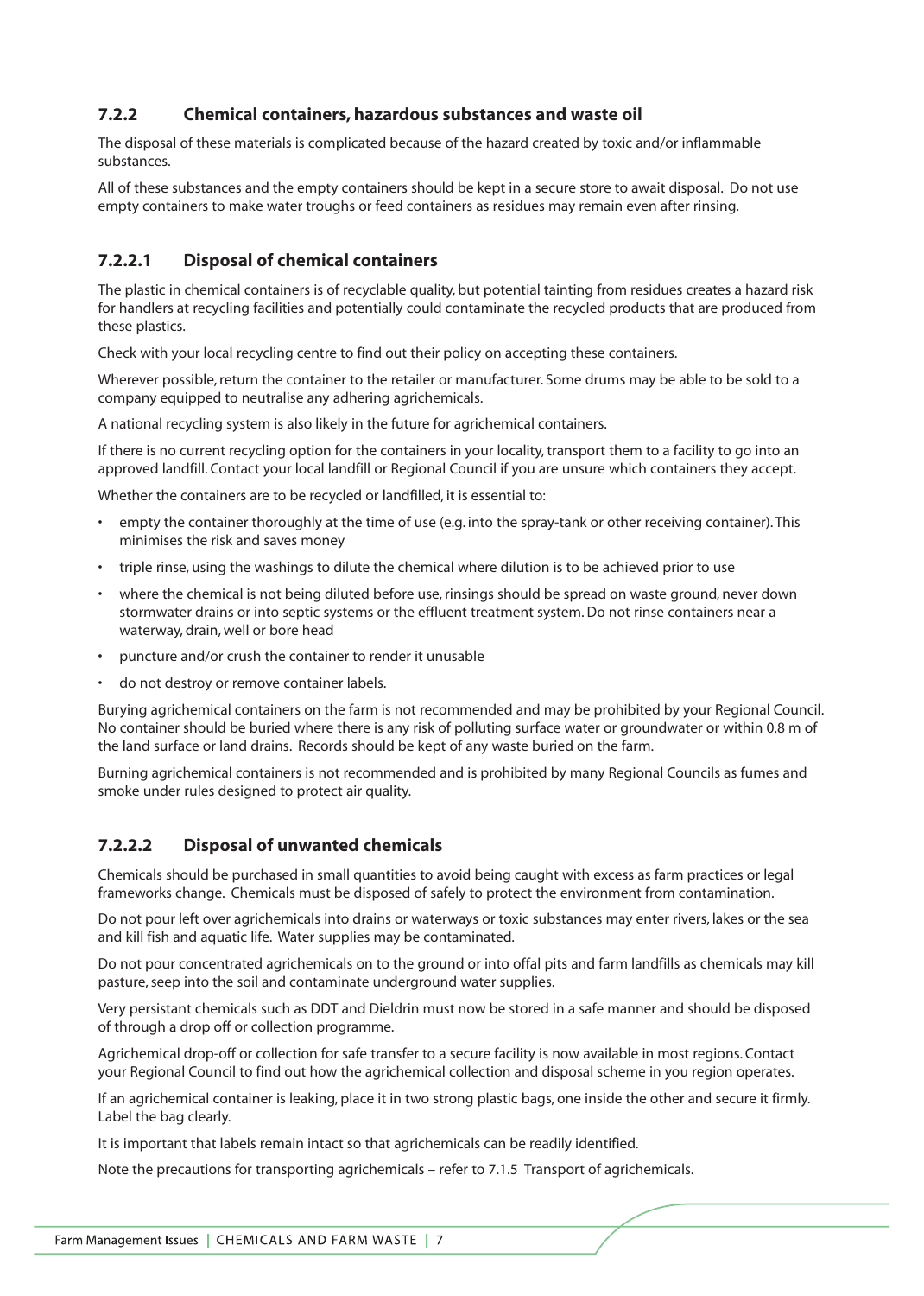# **7.2.2.3 PCBs**

PCB (polychlorinated biphenyl) in its most common form in the electrical industry, is an oily liquid first used as an electrical insulator during the 1950s, 1960s and 1970s inside transformers and capacitors of electrical appliances such as fluorescent lights and electrical motors. Fluorescent lights have inside their body a ballast component. Inside the ballast or alongside it is a capacitor that contains the PCB liquid. In some cases the ballast may also contain PCB resin.

Because PCBs are chemically stable at high temperatures they take a long time to break down into less harmful substances. This means PCBs persist for a long time in the environment and accumulate in the food chain. PCBs are fat-soluble and tend to accumulate in the fatty tissue of humans and animals where they can have health effects. PCBs can also threaten export markets.

It may be difficult to identify whether PCBs are present in farm equipment but any electrical equipment more than 30 years old and fluorescent light fittings from the same period may contain PCBs.

If you suspect you have a PCB-containing item:

- do not remove the capacitor from the ballast
- seal the ballast in a heavy plastic bag and take it to an approved drop-off point. Contact your Regional Council to locate such a point, in some areas councils fund the disposal of PCB's
- if the capacitor is leaking, wear heavy PVC gloves. If any liquid spills, mop it up with either kitty litter, sand or rags and put these inside the plastic bag along with your gloves and the ballast/capacitor
- clean the area with a kerosene-moistened rag followed by a clean, dry rag. Place everything inside the plastic bag.

PCBs can not be buried in a regular rubbish tip or landfill. They must be isolated and dealt with separately.

### **7.2.2.4 Tanalised timber**

Timber that has been tanalised to increase its durability contains toxic chemicals. This is becoming an increasing concern, and kiwifruit orchardists are now moving away from the use of tanalised timber to allay market concerns about these chemicals.

There is no recycling option for treated timber. The only option currently is to landfill treated timber unless on-farm uses can be found. Using alternatives such as concrete or steel posts should be considered.

# **7.2.2.5 Disposal of waste oil**

Waste oil is generated during the servicing of agricultural machinery. The main types of waste oil are used lubrication oil from engines and hydraulic oil from hydraulic systems.

Waste oil is best disposed of by taking it to a recycling centre, waste oil dealer or motor service station for rerefining and re-use.

Collect used oil drained from machinery during routine servicing and store it in suitable leak-proof containers. Different grades of oil should be kept separate.

Never dispose of waste fossil fuel into soak holes, waterways, drains or sewers as it can cause serious environmental damage.

Waste oil should not be burned or buried on farm.

Waste oil should not be used on roads for dust suppression.

Do not leave empty oil containers lying around the farm - store all empty containers in a safe, dry area and dispose of them in an appropriate way.

#### **7.2.2.6 Other hazardous waste**

Hazardous wastes can be flammable, corrosive or poisonous and should not be buried in a landfill but separated out and dealt with by an approved refuse centre.

These include solvent-based products, petroleum products, explosives, cleaning chemicals, paints and batteries.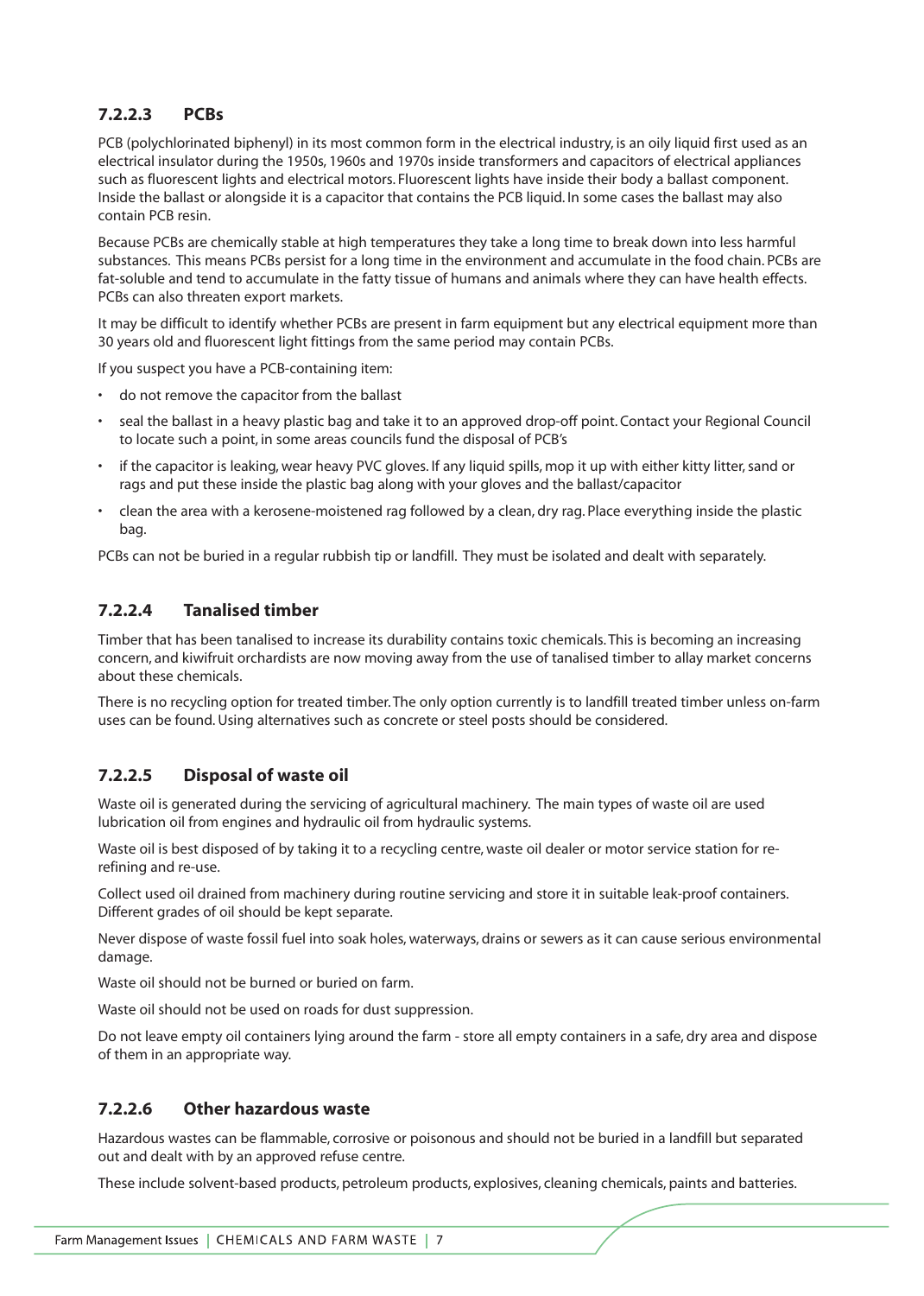# **7.2.3 Farm and household waste**

Food safety regulations require that litter not accumulate or be scattered inside or surrounding the farm dairy as it is unsightly, unhygienic, can emit odour and encourages flies and rodents.

Rubbish should be placed in a lidded drum that is emptied and cleaned regularly.

### **7.2.3.1 Waste reduction**

Using materials and equipment carefully can extend their useful life and reduce the amount of waste produced. Regular maintenance will reduce wear and prolong the useful life of farm machinery.

Take waste disposal into account when choosing products for the farm. Choose less toxic alternatives when purchasing potentially hazardous substances and only buy the amount you need for a particular job. Aim for minimal packaging when purchasing products. Wherever practical, choose those methods, equipment and practices that give extended life and produce low amounts of waste for disposal.

### **7.2.3.2 Recycle and reuse**

Separate out general rubbish into waste types and recycle it where possible. Food scraps and other organic matter can be composted. Timber, bricks and wire can be reused on the farm.

Other recyclable materials such as metals, plastics and glass can be washed where necessary and taken to a recycle centre or sold to a local scrap merchant. Sort different types of waste materials and stockpile them in good condition.

Polythene materials recycled by some specialist companies include:

- inners from fertiliser bags
- fertiliser sacks
- pallet covers.

Carefully reclaim and reuse items such as silage stack covers.

Hay and crop residues can be used for animal bedding, mulch or composted for garden or cropping land use.

#### **7.2.3.3 Landfill**

All rubbish that cannot be reused or recycled should be disposed of to an approved landfill operation.

#### **7.2.3.4 On-farm burying**

Check with your Regional Council as to rules regarding burying rubbish on farms.

Under Food Safety regulations, rubbish pits must be 45 m away from a surface water take for the farm dairy.

Never bury hazardous materials on-farm. They may contaminate soil and groundwater. For example, used batteries contain heavy metals such as lead and cadmium that can be harmful to the environment.

# **7.2.3.5 On-farm burning**

Check with your Regional Council about rules regarding burning of rubbish. Avoid burning if it will cause a nuisance to nearby residential areas.

Do not burn:

- plastics, rubber, tyres or other materials that can produce dark smoke
- aerosol containers that can cause explosions
- treated timber that can release poisonous gases.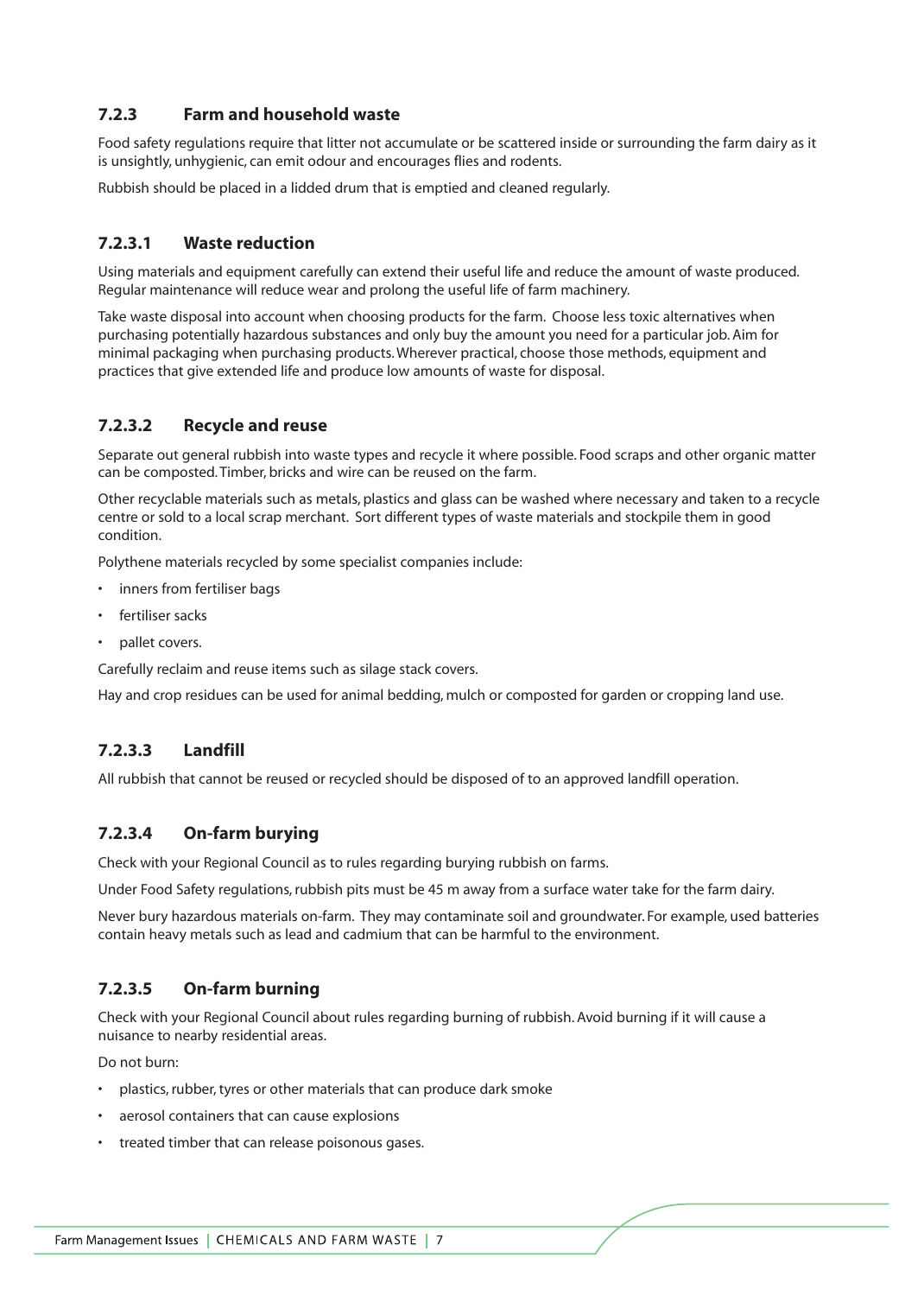# **7.2.4 Carcass and offal disposal**

Dead animals and offal must be disposed of in such a way that they will not produce odour, cause health problems, or result in groundwater and waterway contamination. If a surface waterway becomes contaminated, dead animal material can cause disease and impact on fish and other aquatic species through oxygen depletion of the water. Groundwater drinking supplies can become contaminated with disease-causing organisms or high levels of nitrate. Poorly constructed and managed offal pits can also create adverse effects from odours, insects and vermin infestation, and risks to domestic animals.

It is illegal to:

- dump dead animals and offal into rivers and streams or the sea
- feed animal carcasses or offal to pigs
- leave dead animals lying around the farm.

Where possible, carcasses should be picked up by a licensed dead stock carrier. Alternatively, they should be composted on-farm. Where this is not possible, carcasses may be buried in a covered offal pit.

Food safety regulations state that:

- rubbish pits and offal holes must be at least 45 m away from the surface water take for the farm dairy
- care should be taken on the location of offal holes so that leaching does not contaminate the underground water supply
- an offal hole containing decaying matter must not be within 45 m of the dairy or tanker loop
- offal holes must be adequately covered to reduce odour and insect infestation and to prevent scavenging
- dead animals must not be held beside the tanker roadway within 45 m of the farm dairy
- dead animals held beside the tanker track must not impede tanker access, and must be collected within 12 hours. The collection point should be screened from the roadside.

General recommendations include:

- dispose of dead stock as soon as possible
- move or cover dead carcasses to ensure they are not visible from the roadside
- do not leave animal carcasses in the open where dogs can gain access
- never dispose of carcasses in farm dairy effluent ponds
- keep dead stock out of waterways.

# **7.2.4.1 Pick up by licensed dead stock carrier**

Many areas are served by a dead animal collection service. Operators skin the dead animal and render the carcass to produce protein meals, tallow and fertiliser.

Dead calves and cows should be carefully handled to avoid damaging their skins and hides as their value is greatly diminished if they are dragged or ripped. Much of the potential damage can be avoided if the carcass is carried to the collection point by a front-end loader.

A number of companies now require collection to occur within a specified period to avoid odour during trucking and processing.

To avoid negative perceptions of the industry by the public and tourists, the collection point should not be observable from the road.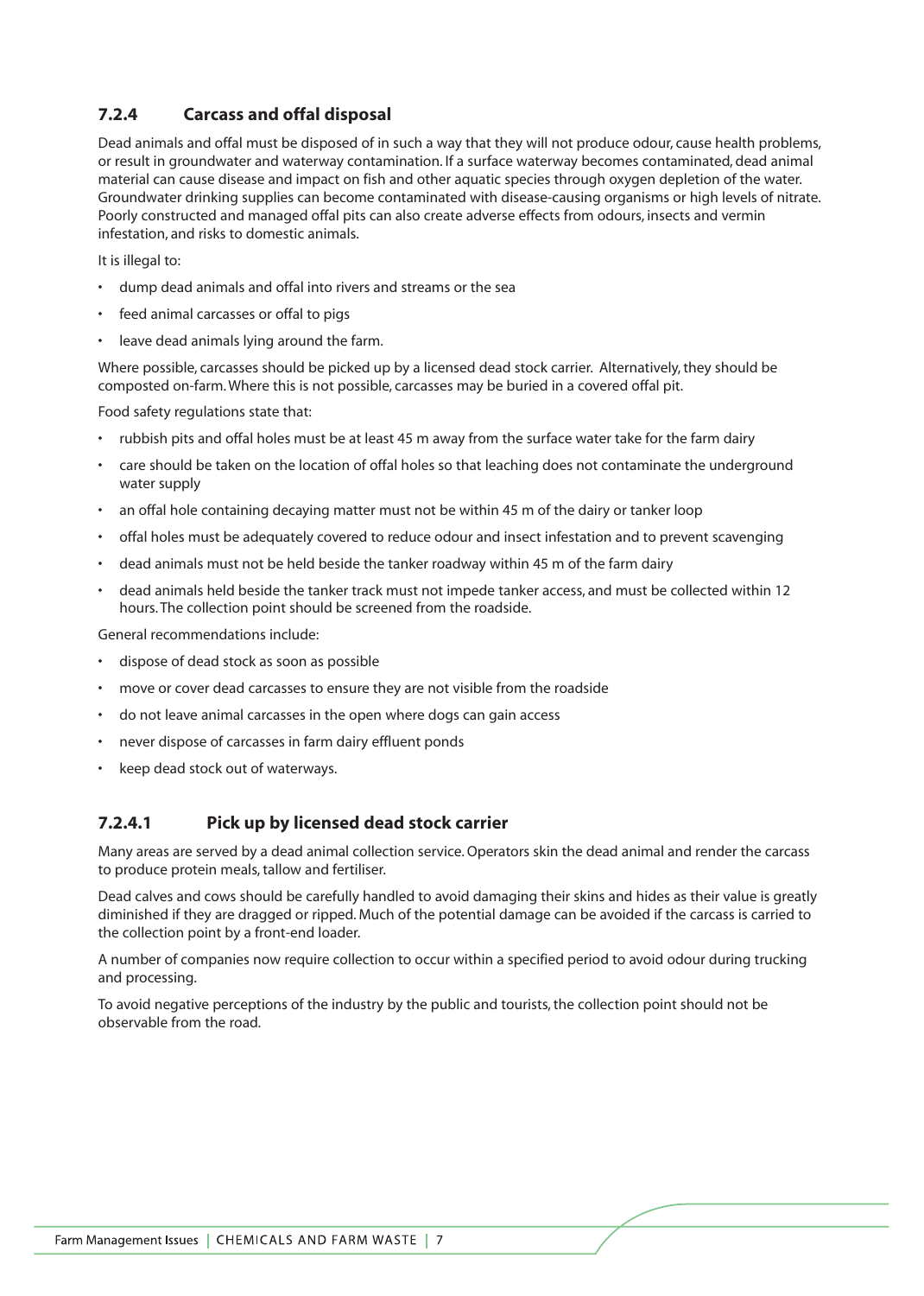# **7.2.4.2 Composting**

Composting is an increasingly common stock disposal option that creates a useful product, reuses other farm resources such as calf-shed sawdust, and can be used in areas of high groundwater with minimal risk of contamination (where carried out correctly).

Composting is a biological process by which organic wastes are converted into safe, stable humus by micro-organisms. Carcasses are completely broken down within months, including bones. The high temperatures (around 70°) generated by the composting process destroys pathogens and prevents fly incubation. However, it is important that finished compost not be spread on pasture grazed by stock. Suitable end uses include domestic gardens, shelter belts, woodlots or gate sales.

FIGURE 7 2-2





#### **Requirements**

There are four requirements for efficient composting:

- 1. The material to be composted must be organic (e.g. animal carcasses, sawdust).
- 2. The carbon to nitrogen (C:N) ratio of the material should be at least 5:1. Since animal carcasses are high in nitrogen, a carbon supplement such as hay, straw or sawdust is needed. Sawdust is recommended because of its small particle size and high absorbency that minimises leachate production.
- 3. The process must be aerobic if odour is to be minimised, so air penetration through the compost heap is essential. The bulking agent used to adjust the C:N ratio (e.g. sawdust) will also increase aeration of the compost mixture.
- 4. The compost must be moist, but not wet to the point that anaerobic conditions occur.

Untreated sawdust is by far the most successful carbon-rich material, however other materials such as ground cornstalks may also work. Materials must be able to settle around and be in contact with the carcass. Straw can be used but there are problems in using it such as longer breakdown times, and leachate production. Generally a straw stack will need to be roofed and built on a concrete surface so that leachate can be collected.

#### **Location**

Siting of the piles should be considered carefully:

- locate compost piles well away from sensitive water areas such as streams, lakes, ponds and drainage ditches
- choose high points in the landscape rather than depressions to avoid water flowing through the bottom of the pile
- if on sloping land, create a diversion bank on the upper side to keep stormwater out
- think about neighbouring residences. While odour is not normally a problem, neighbours may not wish to watch dead stock being handled
- consider ease of access
- locate compost stacks well away from the farm dairy (at least 100 m).

#### **Bin design**

Bin design is not critical, but the bin should be easily accessible with a front-end loader. Two bins are needed for primary composting with a third for secondary composting. A fourth bin for storing the sawdust material is also useful. The sawdust to be added to the heaps should be kept as dry as possible to aid in faster breakdown of the carcass. The bins should be located together for ease of movement between them.

The compost bins must be fenced from stock.

Large round bales of low quality hay can be used to form the bins. Place bales end to end to create walls for a three-sided enclosure.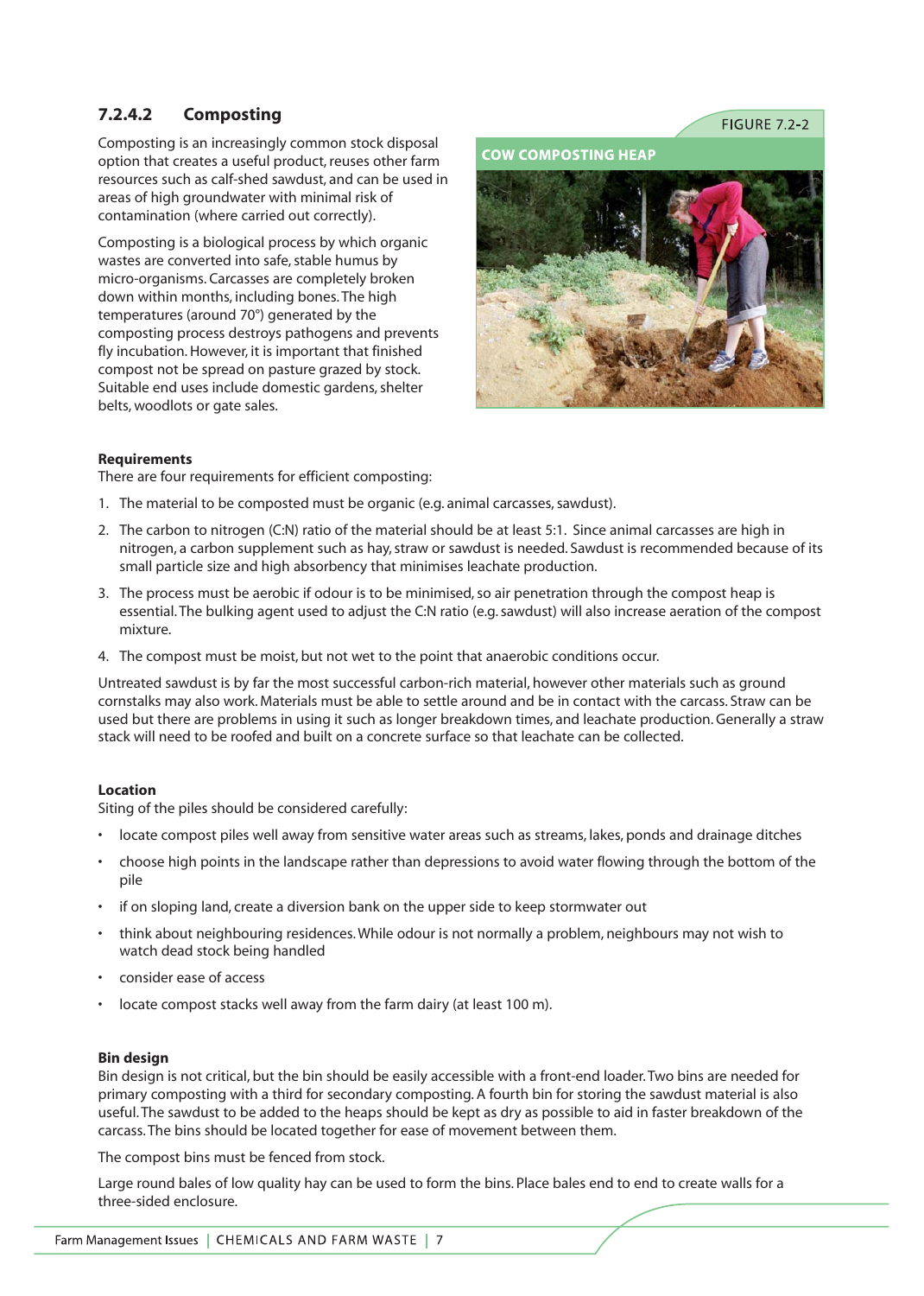An alternative is to use concrete for the bin floor and walls. Although more costly, the concrete is durable, requires less room than round bales, and can be used to capture any leachate.

Excessively large bins should be avoided. Bins 12-15  $m^2$  work well (2 bales deep by 3 bales wide). Use Table 7.2-1 to calculate the total area of bins required.

|                                                                                                     |                    | <b>TABLE 7.2-1</b> |  |  |  |
|-----------------------------------------------------------------------------------------------------|--------------------|--------------------|--|--|--|
| <b>CALCULATION GUIDELINES FOR SIZE OF COMPOSTING BINS</b>                                           |                    |                    |  |  |  |
| 1. Weight of carcasses to be disposed                                                               | <b>Example</b>     | Your farm          |  |  |  |
| (A Enter number of dead animals per year                                                            | 12.5               |                    |  |  |  |
| (B) Enter average weight of a dead animal                                                           | 400 kg $*$         |                    |  |  |  |
| (C) Calculate the total weight of carcasses for disposal.<br>C (weight in kg) = $(A) \times (B)$    | 5000 kg            |                    |  |  |  |
| 2. Size of compost facility                                                                         |                    |                    |  |  |  |
| (D) Calculate the volume of primary (Bin 1 and 2) bins<br>needed. D (volume in $m^3$ ) = (C) / 600  | $8.33 \text{ m}^3$ |                    |  |  |  |
| (E) Calculate the volume of secondary (Bin 3) bins<br>needed. E (volume in $m^3$ ) = (C) / 900      | $5.55 \text{ m}^3$ |                    |  |  |  |
| (G) Calculate the area of primary (Bin 1 and 2) needed.<br>G (area in m <sup>2</sup> ) = $D / 1.5$  | $5.55 \text{ m}^2$ |                    |  |  |  |
| (H) Calculate the area of secondary (Bin 3) bins<br>needed. H (area in m <sup>2</sup> ) = $E / 1.5$ | $3.7 \text{ m}^2$  |                    |  |  |  |

\* Use 400 kg Jersey, 500 kg Friesian

#### **Process**

Start Bin 1 by placing sawdust on the ground to a depth of 60 cm. Carcasses placed directly on the ground or on concrete will NOT compost properly. Place the carcass on the sawdust and split the stomach to avoid it bloating and opening up the sawdust to expose the carcass. (Note, if the carcass is chopped up into smaller pieces it will compost faster). All body parts should be at least 30 cm from the sides of the bin and completely covered with at least 60 cm of sawdust. Covering carcasses adequately avoids any problems with odours and rodents. NEVER leave legs, hooves, ears or any body part out of the sawdust pile. Carcasses may need extra sawdust covering after the pile has settled for a day or two. Continue placing and covering carcasses until the bin is full.

In a typical situation, Bin 1 is filled with dead stock after about three months. Bin 1 is then allowed to compost for three months once the last carcass has been added. During this time any new carcasses are added to Bin 2. After Bin 2 is full, the contents of Bin 1 are moved into Bin 3 and left to compost for a further three months, while new carcasses are once again collected and covered in Bin 1.

After the collection period followed by 3 months in primary composting (in either Bin 1 or Bin 2), and then three months of secondary composting (in Bin 3), the compost should resemble black humus or soil. Some body parts (skull, teeth) may still be identifiable but will be soft and crumbly. At this point the compost can be carted away. The hay bale surrounds can be replaced over time as required.

A probe thermometer can be used to monitor the temperature of the compost. When operating properly temperatures should reach 60-70°C. The compost should heat up shortly after being assembled. If it does not, it may be too dry and need additional water.

The moisture level of the pile should be damp to touch but not overly wet. Initially the animal will provide enough moisture to keep the composting pile moist so a tarp should be placed over the pile in Bin 1 or 2 as it is built up and during the first three-month composting period. The pile should be uncovered during the final three-month composting period in Bin 3, as animal liquids will have been used up by then.

Too much moisture is the most common reason a stack will fail, produce odour or leachate. The use of dry sawdust is the best way to eliminate excessive moisture. If a composting pile becomes too wet it can usually be recovered by moving it to another bin and mixing in some additional dry sawdust. A recording system can be kept either on the side of the bin or in a book, to note when carcasses were put in, bins filled, and piles moved.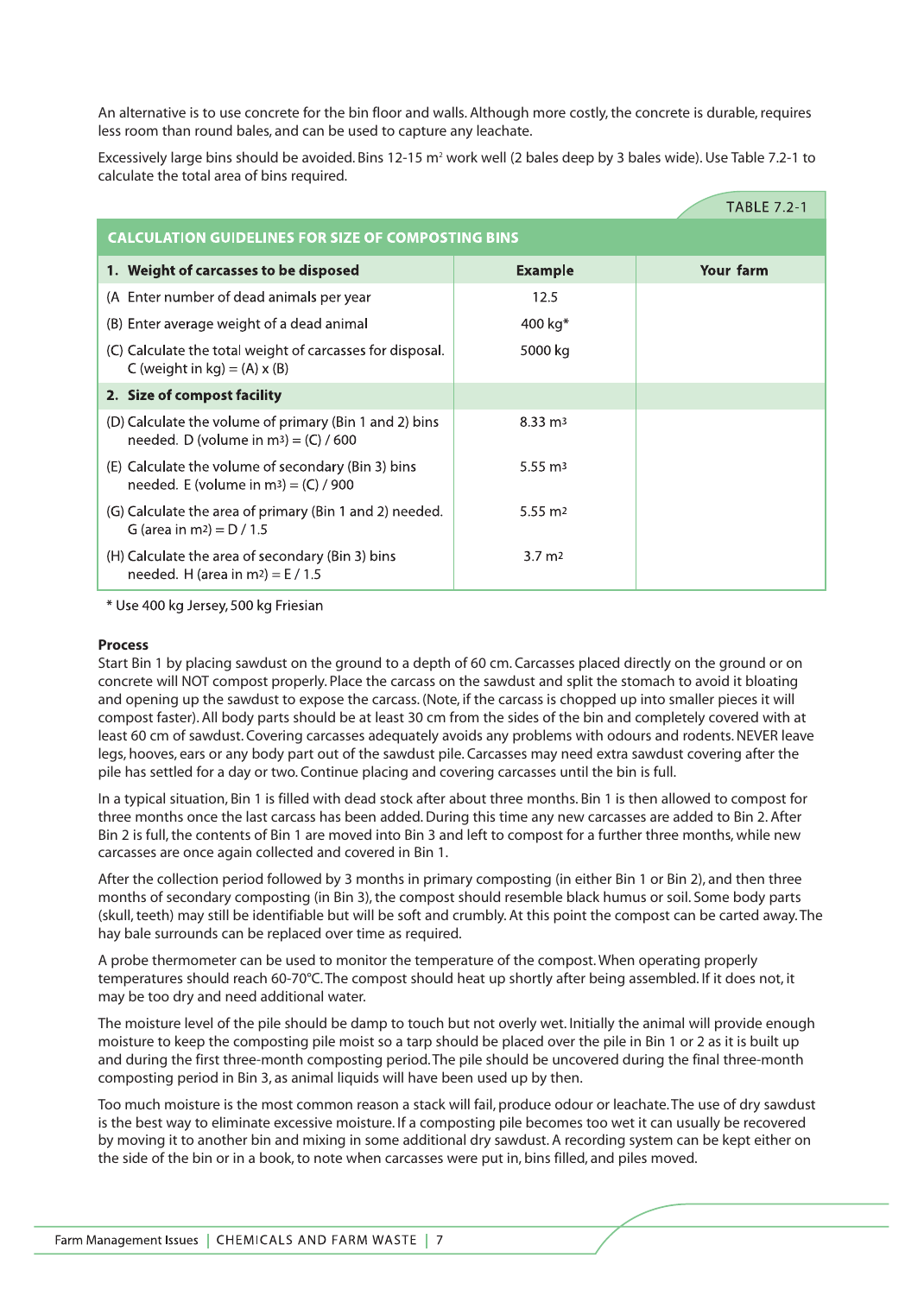Compost with the correct content of carbon materials and moisture should not produce any leachate and therefore should not pose a threat to groundwater or surface waterways. However some Regional Councils have rules for larger composting operations – check with your Regional Council before constructing bins.

The finished compost has no noxious odours and can be used as an effective fertiliser and soil conditioner. It must not be applied to grazed pasture.

# **7.2.4.3 Burying**

Shallow burial is a convenient method of carcass disposal where water tables are not high enough to risk contamination of groundwater. Controlling vermin and scavengers can be difficult. Make sure that the hole is backfilled immediately and that the buried carcass is well covered, so dogs and other scavengers cannot dig it up.

Select an area with clay or impervious soil below and site the hole at least 100 m from domestic bores or surface waterways to avoid contamination. Do not bury the animal in the floodplain of a waterway.

# **7.2.4.4 Offal pits**

Farmers commonly resort to offal pits for disposal of dead stock and offal. However, it is recommended that only small and infrequent amounts of animal offal are disposed of in offal pits (e.g. after an animal has been slaughtered for home use). Some quantities of other organic matter (e.g. food scraps) can also be placed in offal pits.

Offal pits may be narrow deep trenches dug by an excavator or vertical shafts dug using a large-diameter auger.

To keep an offal pit safe for children and inaccessible for dogs and vermin, the top of the pit should be covered with a heavy duty concrete slab at least 125 mm thick with access from at least one airtight cover-plate (refer to Figure 7.2-3).



FIGURE 7.2-3

When carcasses and offal are disposed of in a deep covered pit, the animal material breaks down anaerobically. As the material breaks down, there is a potential risk of groundwater contamination.

Nitrate levels may become elevated as nitrate is released from the material in the offal pit. Depending on the number of carcasses and other organic material, and the background nitrate levels in the groundwater, nitrate concentrations in the groundwater may become elevated for some distance down-gradient from the pit.

Offal also contains potentially pathogenic organisms, such as Salmonella. The heat produced by the putrefaction process may destroy some of these, but others may survive and enter the groundwater.

Therefore, the following minimum guidelines should be used when siting an offal pit:

- offal pits should be at least 100 m from a domestic bore in any direction and 200 m in an up gradient direction
- do not dig the offal pit any closer than 1 m above the maximum expected groundwater level beneath the site. Where there is a high water table, consider composting as an alternative disposal option
- offal pits should be sited at least 100 m from any surface waterway, open drain, wetland or neighbouring boundary and away from the floodplain of a waterway
- offal pits should be sited well away from any other offal pit that has been used within the previous five years.

Some Regional Councils have rules regarding siting of offal holes so check with them before making a new pit. Do not light fires near offal holes since explosive gases may be present.

To aid decomposition of dead animals disposed in an offal pit:

- slit the stomach to allow the intestines out
- puncture the rumen on its left side to prevent toxic gas build-up
- add a spadeful of a bacterial starter such as oxidation pond sludge.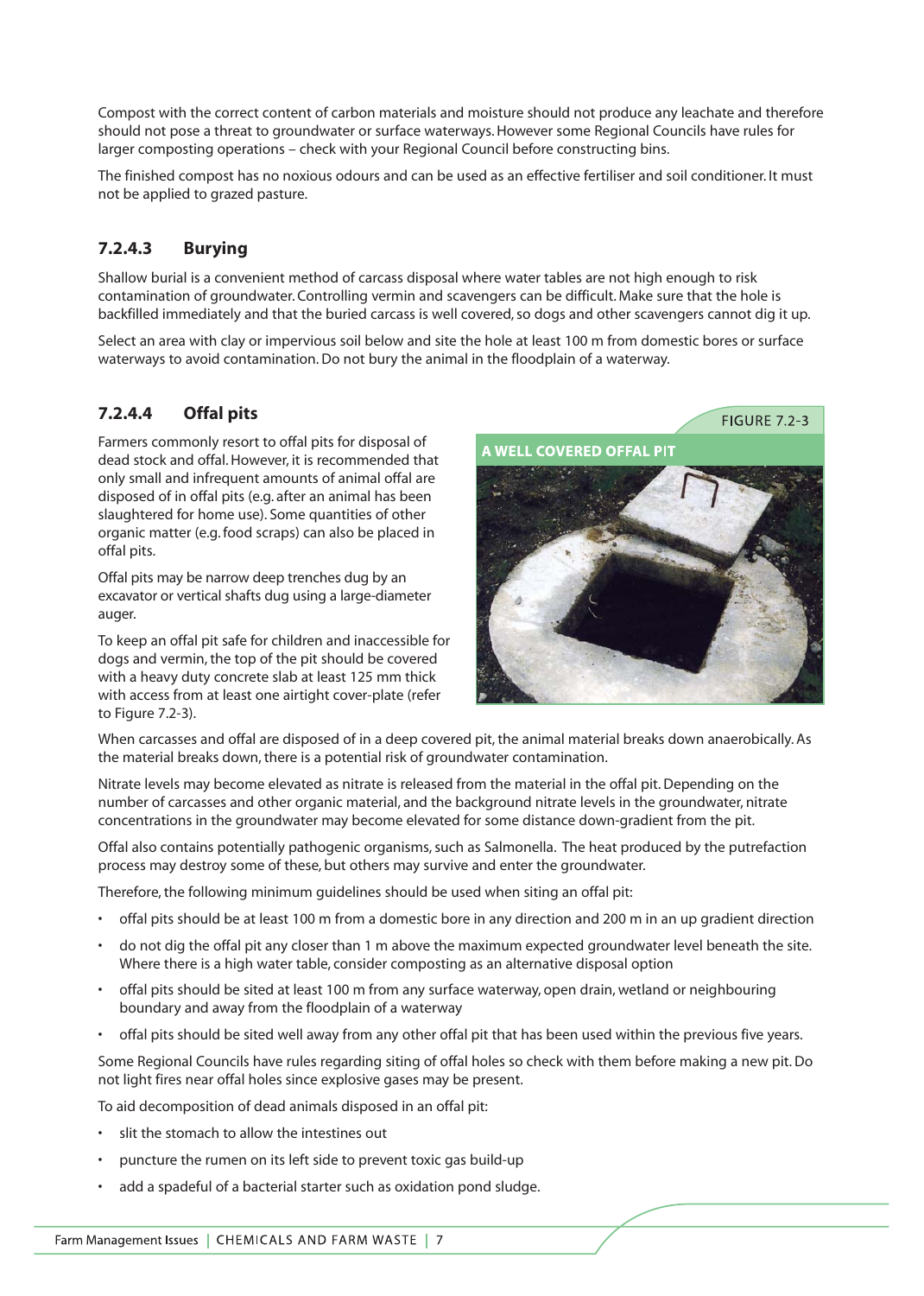Once an offal pit is filled to within a metre of the surface, backfill it with compacted earth, and regrass or plant a tree over it. Identify the site so that future owners can be informed.

Offal pits are not a replacement for an approved landfill or other recommended disposal options. The following material must not be tipped into an offal pit:

- chemicals and chemical containers
- human sewage and other household wastewater
- commercial quantities of any animal, chicken or fish carcasses.

### **7.2.4.5 Burning**

As a last resort, animal carcasses and offal may be burned but this is the least acceptable option and may not be permitted by some Regional Councils.

If animal carcasses are burnt on the farm this should be done in an incinerator wherever possible. The incinerator used is best fitted with a secondary combustion chamber so that high temperatures are achieved. This will ensure complete combustion of all products. Do not exceed the design loading rate of the incinerator at any time.

If open burning is to be carried out, dig a shallow pit with cross trenches to provide a good air supply to the base of the fire. Use only dry fuels that will burn easily with minimal smoke. An accelerant may be required to reach the necessary temperatures. Ensure the fire is hot and smoke does not create a nuisance to neighbours or other parties. Do not use tyres as a fuel and do not use the fire to dispose of other wastes not recommended for burning (i.e. rubbish or plastics).

Place the dry fuel at the base of the fire and place the carcasses on top. Use enough fuel to ensure the carcasses are completely burned. Do not overload the fire with carcasses. Burning should begin as early in the day as possible.

Remember that many rural districts are subject to fire restrictions during the summer months and burning may not be an option. When a District Council fire ban or restricted fire season is in force contact your local District Council for information before you light a fire of any sort outdoors.

Air pollution nuisances may result. Most Regional Councils have regulations relating to on-farm burning.

#### **7.2.5 Milk disposal**

At certain times of the year, it is possible that milk will have to be disposed of (e.g. if it cannot be sold or collected due to poor weather, industrial action or milk contamination).

Milk spillage and emergency milk disposal is a serious concern as milk has an extremely high BOD<sub>5</sub> and so there is a very high risk of it causing problems if it reaches surface waterways. Milk is approximately 400 times the strength of domestic sewage and 1000 times the strength of treated farm dairy effluent. It can cause oxygen depletion in the waterway, killing aquatic life, and can affect downstream users of the water.

Any person or party responsible for a discharge of milk to a waterway (directly or indirectly) may be liable to prosecution by the Regional Council.

If you need help, contact your Dairy Company, the Regional Council or the Ministry of Agriculture for advice.

The choices of milk disposal include:

- feeding milk to livestock
- land application of diluted milk
- adding the milk to the effluent treatment facility.

Farmers should ensure they have a plan in place and resources available to dispose of milk by the chosen option should the need arise (e.g. pipes or hoses that can connect to the vat outlet and allow drainage to the farm dairy yard or to holding tanks or drums).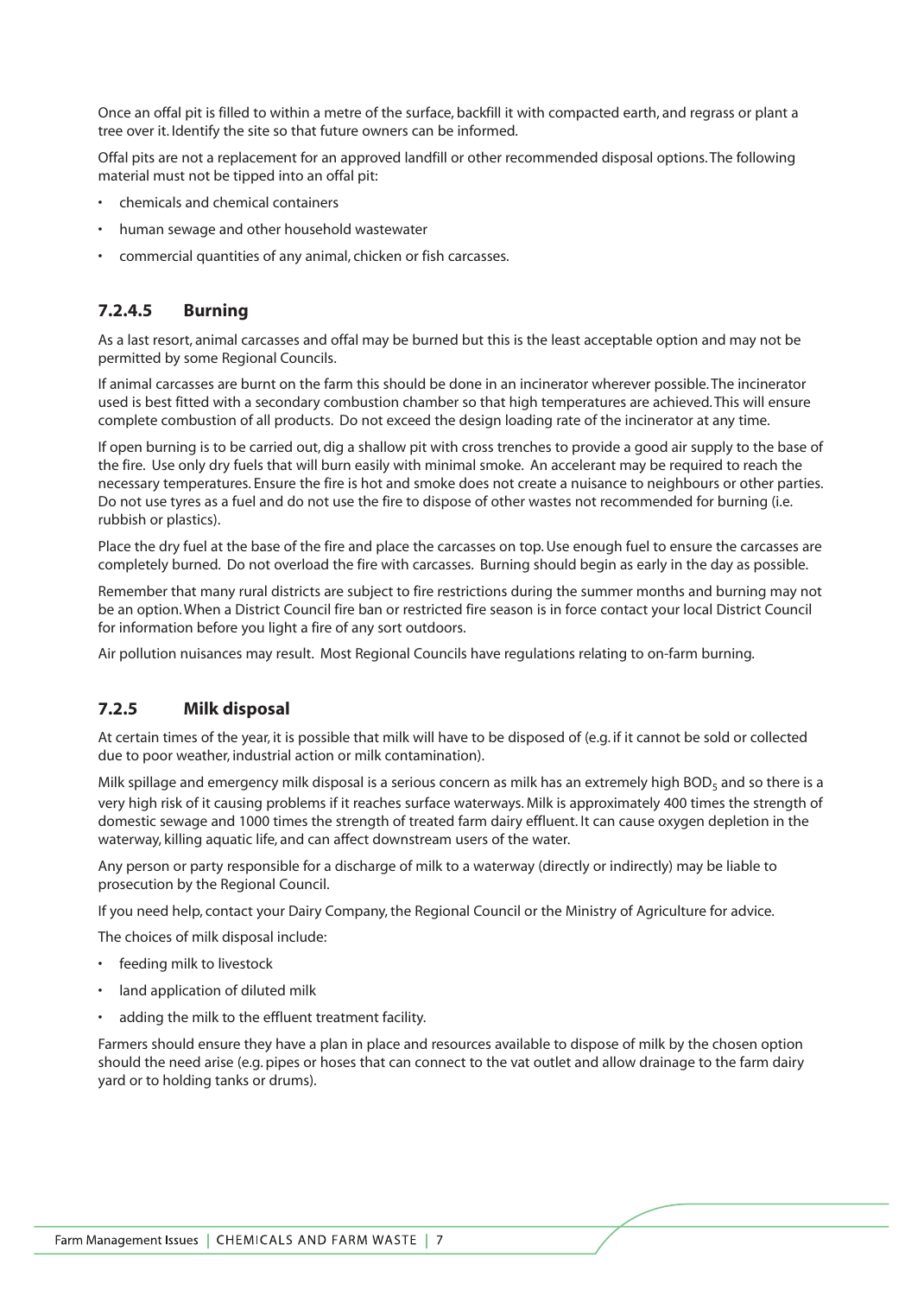# **7.2.5.1 Feeding milk to livestock**

If at all possible, feed the surplus milk to livestock. Nutritionally, milk is low in dry matter content (i.e. approximately 13%), and is high in energy (i.e. 20 to 23 MJME per kg of DM), protein and fat.

Calves can consume between 8 and 12 litres of whole milk per day before weaning. After weaning, up to 4 litres per day can replace 1 kg of concentrate feed. However, the use of milk should be limited to minimise the risk of digestive disorders. It should be introduced to the calves slowly, and be supplemented with digestible fibre-based feed to encourage proper rumen function. Ad-lib access to hay is advisable while milk is being fed.

Dairy cows can be fed up to 10 litres in a day. The milk could be fed via water troughs or spread on silage if it is suitably contained. The milk must be fit for purpose (i.e. must not contain antibiotics).

Milk may also be transported to neighbours with piggeries or commercial calf rearers.

Milk is best fed consistently fresh or consistently sour to dairying stock. Souring in a storage facility can be prevented for up to one week by adding 1 litre of 40% formaldehyde solution (i.e. commercial formalin) to 1000 litres of milk. At this concentration it is safe to feed the milk over the week. Citric acid or acetic acid may also be added to milk to prevent souring. Commercial yoghurt starters can also be used to make a coagulated yoghurt from the milk, and the yoghurt fed to stock. If in any doubt about the feeding of milk to stock, consult a veterinarian.

# **7.2.5.2 Land application**

Milk can be applied directly to land. The following guidelines should be followed when applying milk to land (similar guidelines apply to the disposing of whey or any other liquid dairy products):

- dilute the milk with at least the same volume of water (i.e. 1 : 1 dilution) before applying it directly to land
- dilutions up to 10 : 1 water to milk should be considered to reduce the possibility of odour problems and pasture damage
- do not apply more than 50,000 litres of the diluted milk per hectare to pasture (i.e. 5 litres per square metre of land). Use as much land area as practically possible. If possible use land that can be worked following application
- irrigate onto recently grazed pasture and following irrigation, flush with fresh water to rinse milk residues from foliage.

Do not apply milk to:

- land within 20 m of a drain or waterway
- land close to public areas or neighbours where odour problems may arise
- paddocks which are likely to flood, have steep slopes, are pipe drained or mole ploughed or are frozen hard.

# **7.2.5.3 Discharge to effluent ponds**

Milk can be control-fed into a pond system, though land application is preferable to discharging to a waterway. Properly designed 2-pond systems (adequate size and correct construction) can cope with milk from four consecutive milkings. After this, another option should be used, as additional milk will cause rapid deterioration in the quality of the discharge.

Odour problems may occur 5 days after milk has entered the system. Be aware that a mixture of milk and effluent can give off lethal or explosive gases. Do not mix them in confined spaces or buildings, or enter any enclosed effluent storage facility.

Ideally the treated effluent from the ponds should be spread onto land as soon as possible, (e.g. using a contractor) to reduce any impact on the receiving waterway.

#### **7.2.6 Sewage**

Care must be taken when disposing of sewage as it contains heavy metals which can be poisonous to humans, animals, plants and soil micro-organisms if they are present in large concentrations. Sewage can also contain a wide variety of pathogens including bacteria, viruses, fungi and eggs of parasites.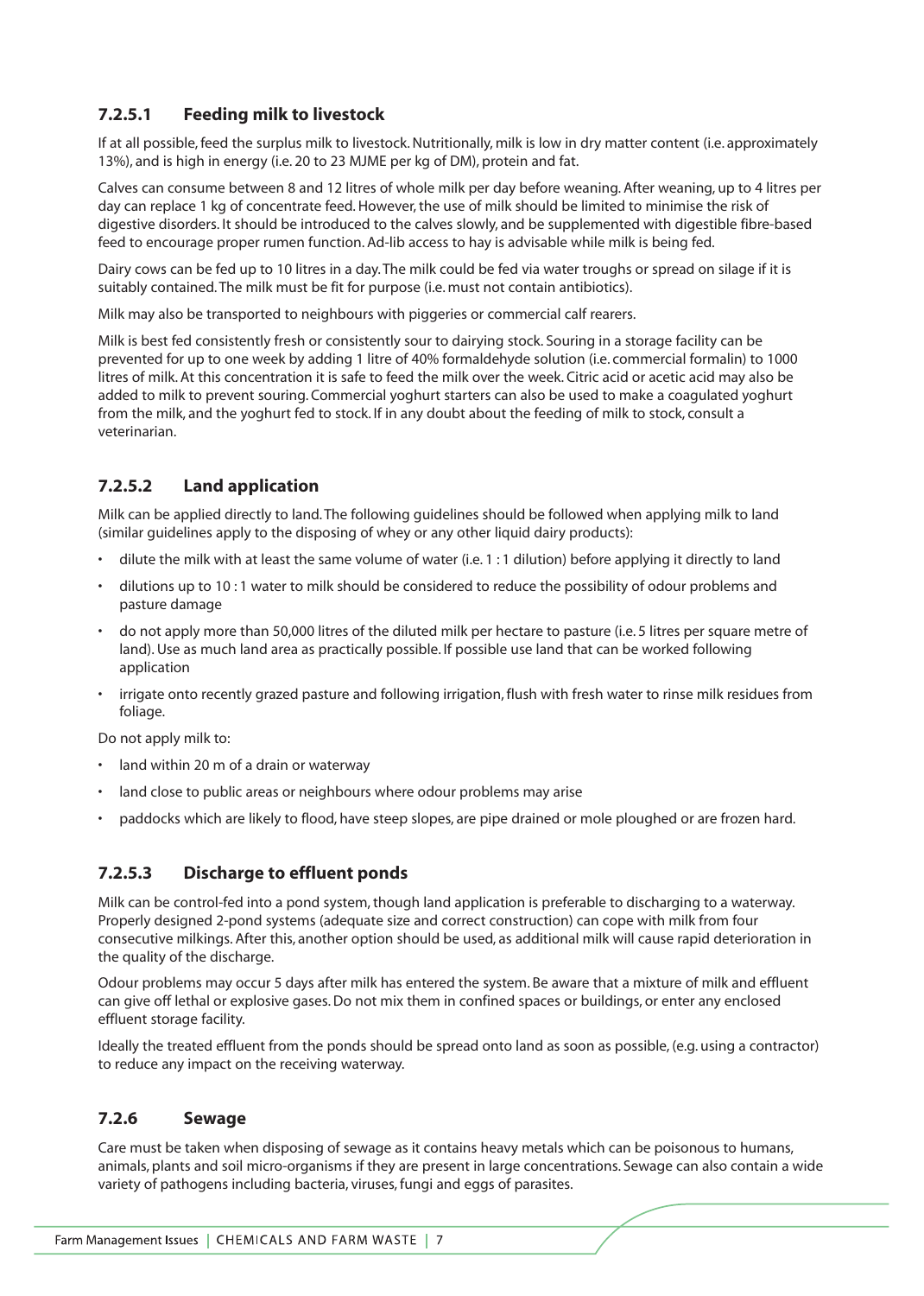Most houses in rural areas rely on a septic tank system to dispose of household sewage and wastewater.

Food safety regulations require that:

- no discharge from any toilet shall enter the farm dairy effluent system
- no discharge from any toilet shall be spread onto pasture to be grazed by dairy animals or harvested for feed for dairy animals
- there should be no direct access to a toilet from the milking area, milk receiving area, or milk storage area the toilet should be in a separate room with a ceiling and adequate ventilation
- any toilet with no septic tank should not be within 45 m of the farm dairy or tanker loop or 45 m of the dairy water source, unless it complies with local authority requirements for toilets in a dwelling and/or food premises
- septic tanks should not be sited within 10 m of the milking area, milk receiving area, or milk storage area or within 45 m of the dairy water source

Septic tanks must be properly installed and maintained. Problems can occur with systems which have not been maintained and where drainage fields have become blocked or clogged. Septic tanks must be emptied regularly (at least every 3 years) to remove the build up of solids in the tank. For more information, contact your District Council.

### **7.2.7 Top tips for waste disposal**

- **Wherever possible, minimise waste and reuse resources on the farm.**
- **Do not use empty chemical containers for other purposes.**
- **Where recycling is an option, triple rinse chemical containers into the spray tank first.**
- **Shake the outer plastic wrap from silage bales to remove organic matter before storing to avoid soiling the wrap by trampling or driving over it.**
- **Avoid burning or burying waste on the farm.**
- **Store calf shed sawdust with a cover so it can be used to compost dead stock and offal.**
- **Dispose of milk by feeding to stock where possible. Ensure calves have access to hay or a similar fibrous supplement to avoid scouring.**
- **Take unwanted chemicals to an approved collection facility for disposal.**